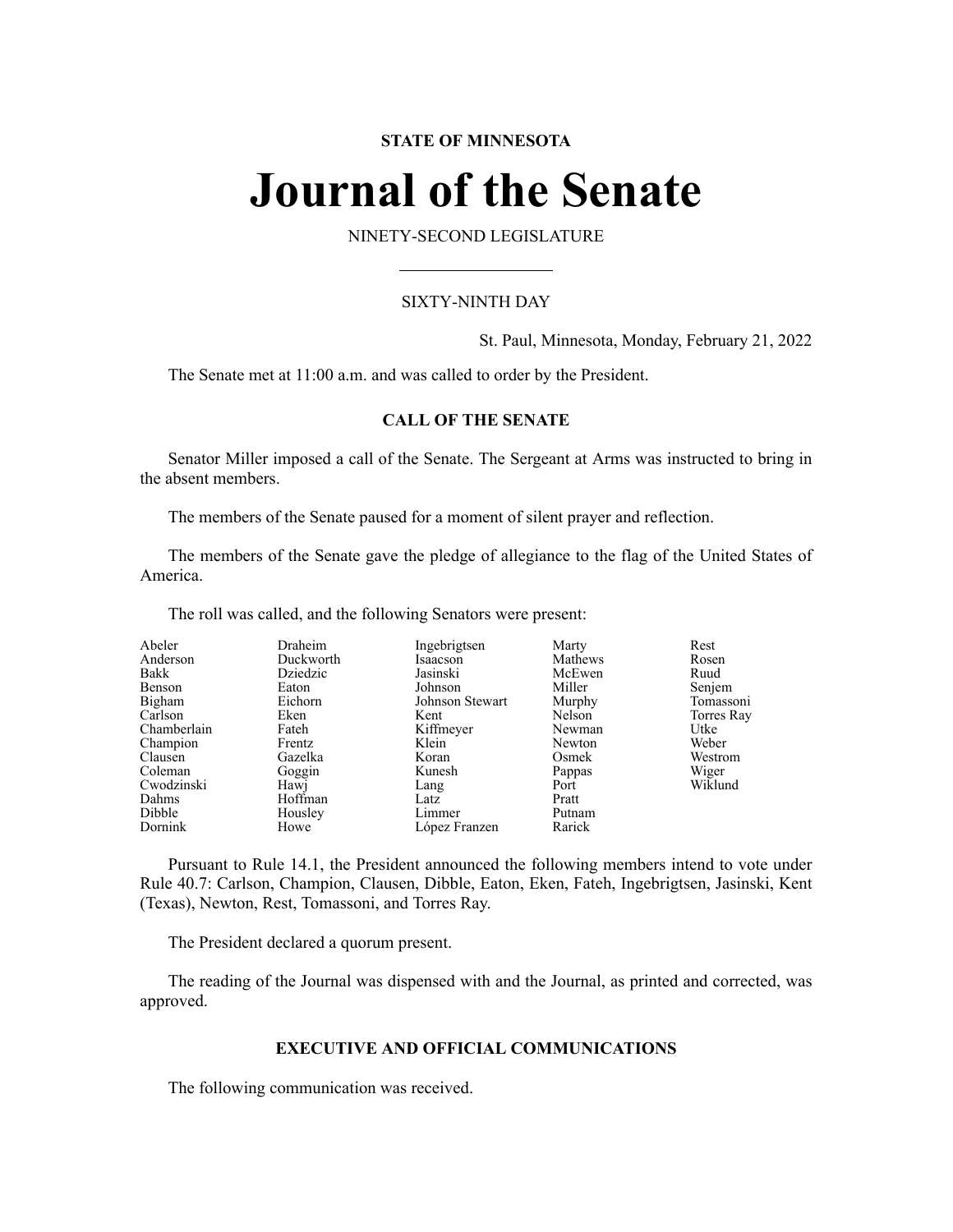February 21, 2022

The Honorable David J. Osmek President of the Senate

Dear Senator Osmek:

Pursuant to Senate Rule 8.2, the following appointment has been withdrawn from the following committee and placed on the Confirmation Calendar:

From the Committee on Labor and Industry Policy, to which was referred the following appointment as reported in the Journal for January 28, 2021:

> DEPARTMENT OF LABOR AND INDUSTRY **COMMISSIONER** Roslyn Robertson

> > Sincerely, Cal R. Ludeman Secretary of the Senate

### **REPORTS OF COMMITTEES**

Senator Miller moved that the Committee Reports at the Desk be now adopted. The motion prevailed.

# **Senator Chamberlain from the Committee on Education Finance and Policy, to which was referred**

**S.F. No. 2872:** A bill for an act relating to education finance; appropriating money for Language Essentials for Teaching of Reading and Spelling grants.

Reports the same back with the recommendation that the bill be amended as follows:

Page 1, delete line 13

Page 1, line 14, delete "33,000,000" and insert "30,000,000"

And when so amended the bill do pass and be re-referred to the Committee on Finance. Amendments adopted. Report adopted.

# **Senator Chamberlain from the Committee on Education Finance and Policy, to which was referred**

**S.F. No. 2861:** A bill for an act relating to education; modifying short-call substitute teacher requirements; amending Minnesota Statutes 2020, section 122A.18, subdivision 7a, by adding a subdivision.

Reports the same back with the recommendation that the bill be amended as follows: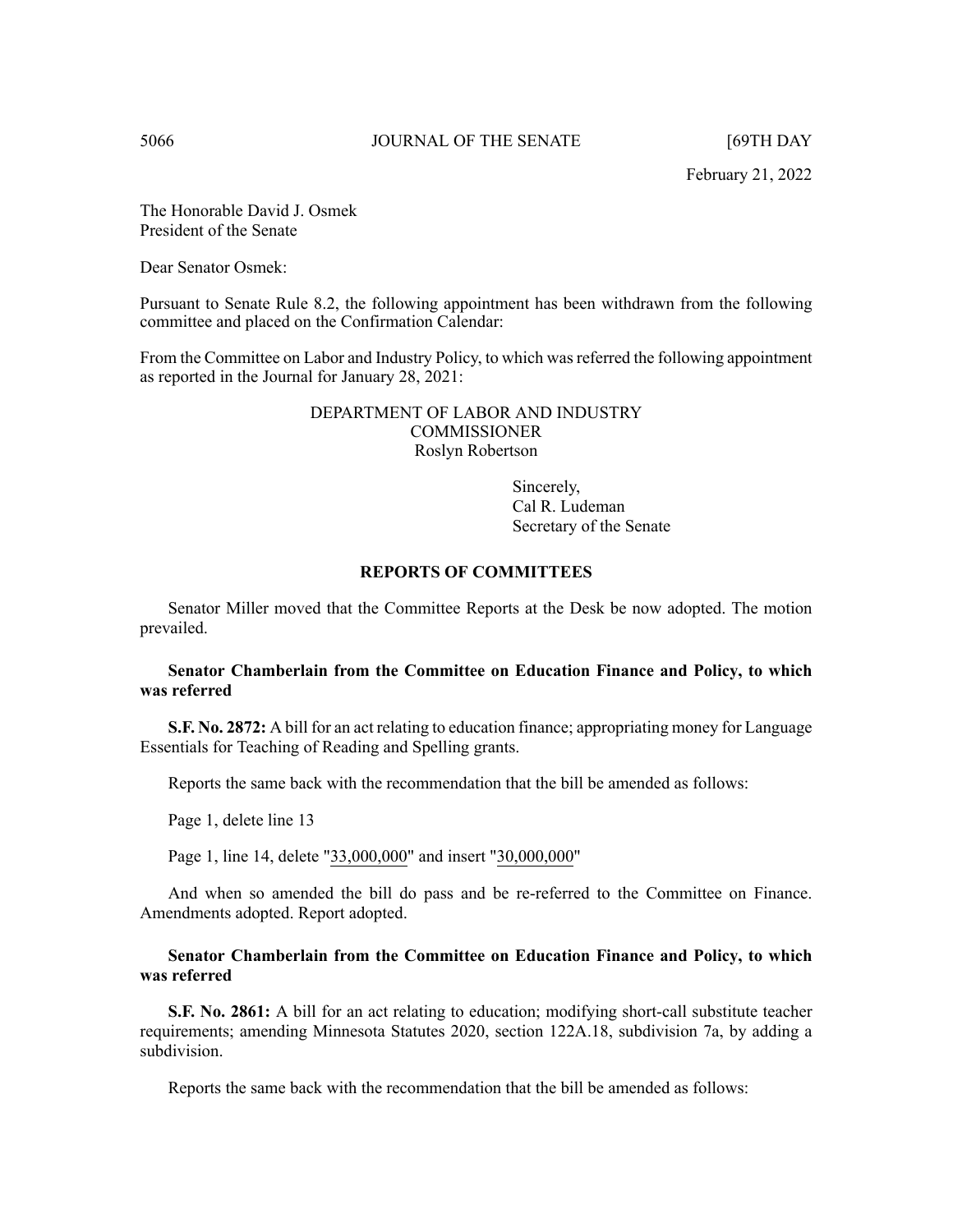Page 3, line 7, after "teacher" insert ", in any content area,"

Page 3, after line 19, insert:

"A school district or charter school must not allow a person to substitute teach until the statewide portion of the criminal background check is complete."

And when so amended the bill do pass and be re-referred to the Committee on Finance. Amendments adopted. Report adopted.

# **Senator Senjem from the Committee on Energy and Utilities Finance and Policy, to which was referred**

**S.F. No. 3003:** A bill for an act relating to energy; modifying a deadline for the Prairie Island Net Zero project; amending Laws 2020, chapter 118, section 3, subdivision 3.

Reports the same back with the recommendation that the bill be amended as follows:

Page 1, after line 10, insert:

"Sec. 2. Laws 2020, chapter 118, section 5, subdivision 2, is amended to read:

Subd. 2. **Prairie Island Net Zero Project.** (a) Notwithstanding Minnesota Statutes, section 116C.779, subdivision 1, paragraph (j), \$16,000,000 in fiscal year 2021 is appropriated from the renewable development account under Minnesota Statutes, section 116C.779, subdivision 1, to the commissioner of commerce for a grant to the Prairie Island Indian Community to implement the Prairie Island renewable energy project under section 3. The base for this project is \$15,200,000 in fiscal year 2022 and \$15,000,000 in fiscal year 2023. The base for fiscal year 2024 is \$0. Any unspent funds remaining in the account upon completion of the project cancel to the renewable development account under Minnesota Statutes, section 116C.779, subdivision 1 This appropriation is available until spent. The commissioner of commerce shall manage the grant, including the disbursement of grant funds to the Prairie Island Indian Community.

(b) The commissioner shall reserve a portion of the appropriation made under this section to pay actual expenditures on the project that exceed the certified total cost. The amount reserved shall be the lesser of:

(1) 20 percent of the certified total cost for the project; or

(2) the difference between the certified total cost and the amount appropriated under this section.

(c) Notwithstanding paragraph (a), if the certified total cost for the project is less than \$46,200,000, the commissioner shall withhold from the project base in fiscal year 2023 an amount equal to the difference between \$46,200,000 and the sum of the amount of the certified total cost and the amount reserved by the commissioner under paragraph (b), and shall transfer the withheld amount to the renewable development account.

(d) For the purposes of this subdivision, "certified total cost" means the total cost of all contracts the Prairie Island Indian Community enters into with contractors to complete the Prairie Island Net Zero Project under section 3.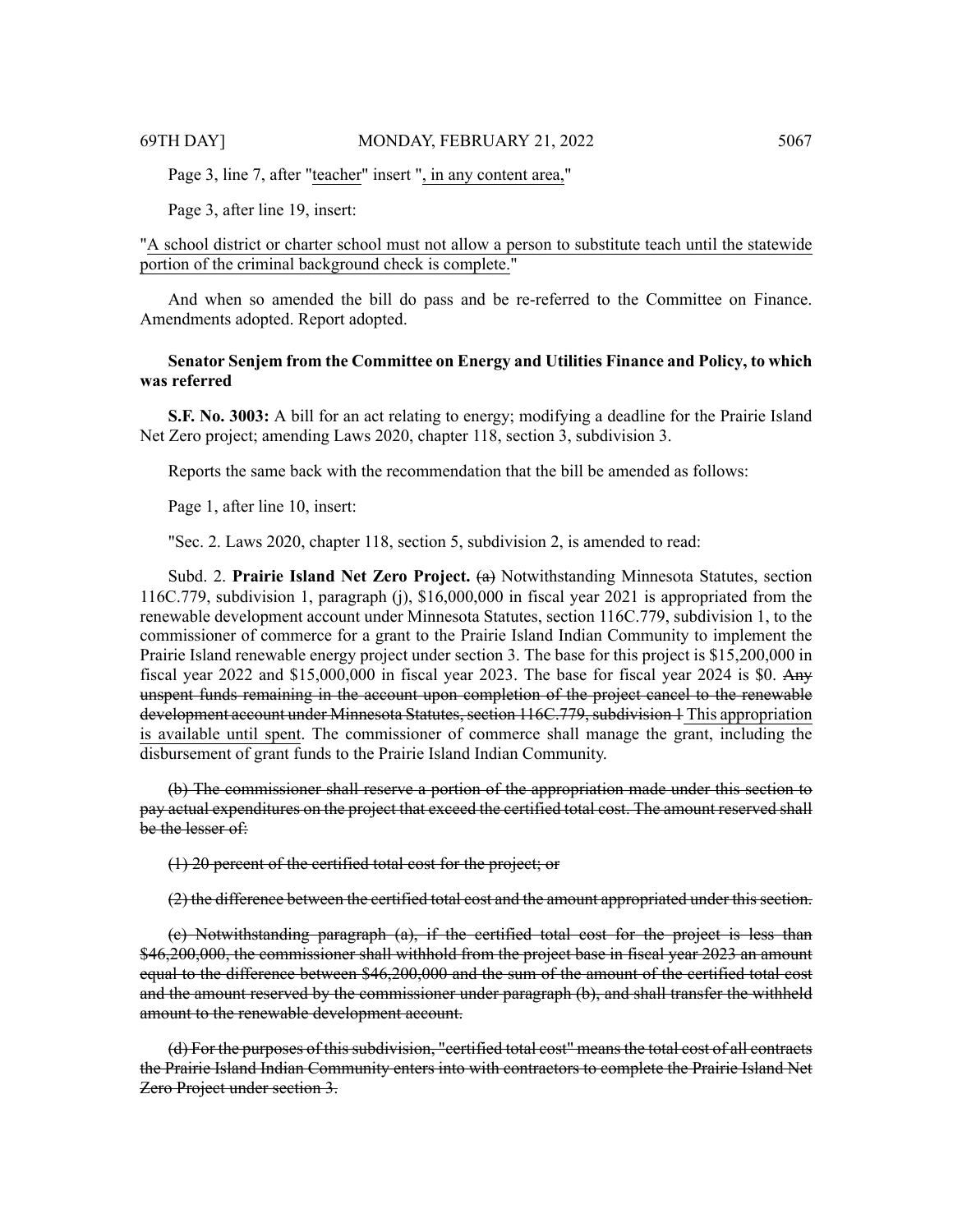#### **EFFECTIVE DATE.** This section is effective the day following final enactment.

Sec. 3. Laws 2021, First Special Session chapter 4, article 2, section 3, is amended by adding a subdivision to read:

Subd. 7. **Prairie Island Net Zero Project.** (a) Notwithstanding Minnesota Statutes, section 116C.779, subdivision 1, paragraph (j), \$15,200,000 in fiscal year 2022 and \$15,000,000 in fiscal year 2023 are appropriated from the renewable development account under Minnesota Statutes, section 116C.779, subdivision 1, to the commissioner of commerce for a grant to the Prairie Island Indian Community to implement the Prairie Island Net Zero Project under Laws 2020, chapter 118, section 3. The base for this project in fiscal year 2024 is \$0. This appropriation is available until spent. The commissioner of commerce shall manage the grant, including the disbursement of grant money to the Prairie Island Indian Community.

(b) The commissioner shall reserve a portion of the appropriation made under this section and Laws 2020, chapter 118, section 5, subdivision 2, to pay actual expenditures on the project that exceed the certified total cost. The amount reserved shall be the lesser of:

(1) 20 percent of the certified total cost for the project; or

(2) the difference between the certified total cost and \$46,200,000.

(c) Notwithstanding paragraph (a), if the certified total cost for the project islessthan \$46,200,000 the commissioner shall withhold from the project appropriation in fiscal year 2023 an amount equal to the difference between \$46,200,000 and the sum of the amount of the certified total cost and the amount reserved by the commissioner under paragraph (b), and shall cancel the withheld amount to the renewable development account.

(d) For the purposes of thissubdivision, "certified total cost" meansthe total cost of all contracts the Prairie Island Indian Community enters into with contractors to complete the Prairie Island Net Zero Project under Laws 2020, chapter 118, section 3.

**EFFECTIVE DATE.** This section is effective the day following final enactment."

Amend the title numbers accordingly

And when so amended the bill do pass and be re-referred to the Committee on Finance. Amendments adopted. Report adopted.

# **Senator Senjem from the Committee on Energy and Utilities Finance and Policy, to which was referred**

**S.F. No. 3023:** A bill for an act relating to energy; extending the sunset for recovery of gas utility infrastructure costs; amending Laws 2005, chapter 97, article 10, section 3, as amended.

Reports the same back with the recommendation that the bill do pass. Report adopted.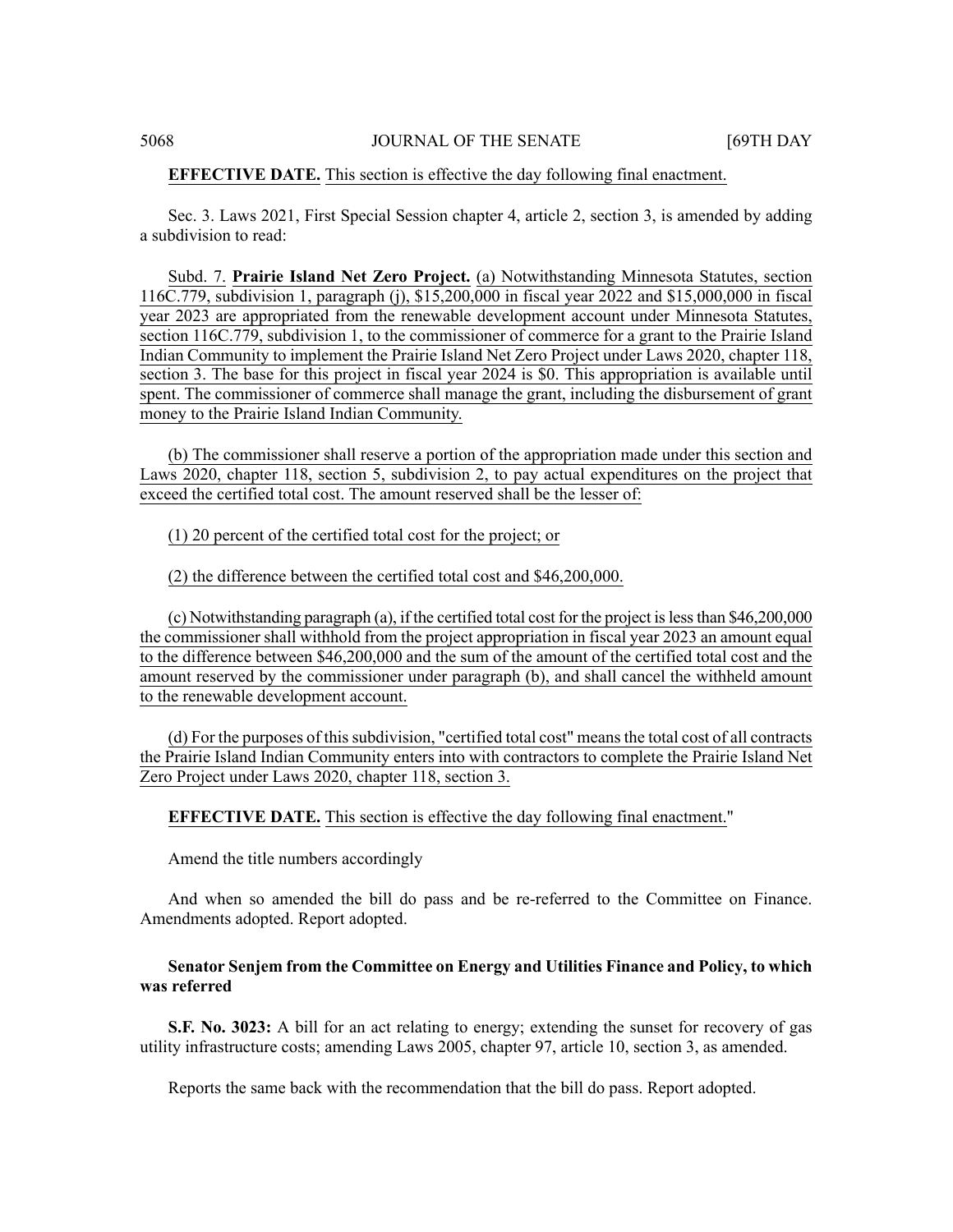# **SECOND READING OF SENATE BILLS**

S.F. No. 3023 was read the second time.

# **INTRODUCTION AND FIRST READING OF SENATE BILLS**

The following bills were read the first time.

#### **Senators Rosen, Miller, and Frentz introduced--**

**S.F. No. 3266:** A bill for an act relating to state government finance; adjusting the calculation for the stadium general reserve account; requiring the commissioner of management and budget to notify the legislature before making changes to the stadium general reserve account; establishing a stadium refinance fund; transferring money; requiring the stadium refinance fund balance be used to redeem or defease the stadium appropriation bonds; proposing coding for new law in Minnesota Statutes, chapter 16A.

Referred to the Committee on Finance.

# **Senator Bakk introduced--**

**S.F. No. 3267:** A bill for an act relating to capital investment; appropriating money for an Academic Health Center facility for the University of Minnesota-Duluth; authorizing the sale and issuance of state bonds.

Referred to the Committee on Capital Investment.

#### **Senator Bakk introduced--**

**S.F. No. 3268:** A bill for an act relating to state lands; providing for conveyance of certain surplus state land.

Referred to the Committee on Environment and Natural Resources Policy and Legacy Finance.

#### **Senator Howe introduced--**

**S.F. No. 3269:** A bill for an act relating to capital investment; appropriating money for the Central Minnesota Healthcare Hub in Sartell; authorizing the sale and issuance of state bonds.

Referred to the Committee on Capital Investment.

#### **Senator Wiger introduced--**

**S.F. No. 3270:** A bill for an act relating to education finance; modifying the calculation of long-term facilities maintenance revenue; amending the allowed uses of long-term facilities maintenance revenue; modifying the calculation of safe schools revenue; amending the allowed uses of safe schools revenue; appropriating money; amending Minnesota Statutes 2020, sections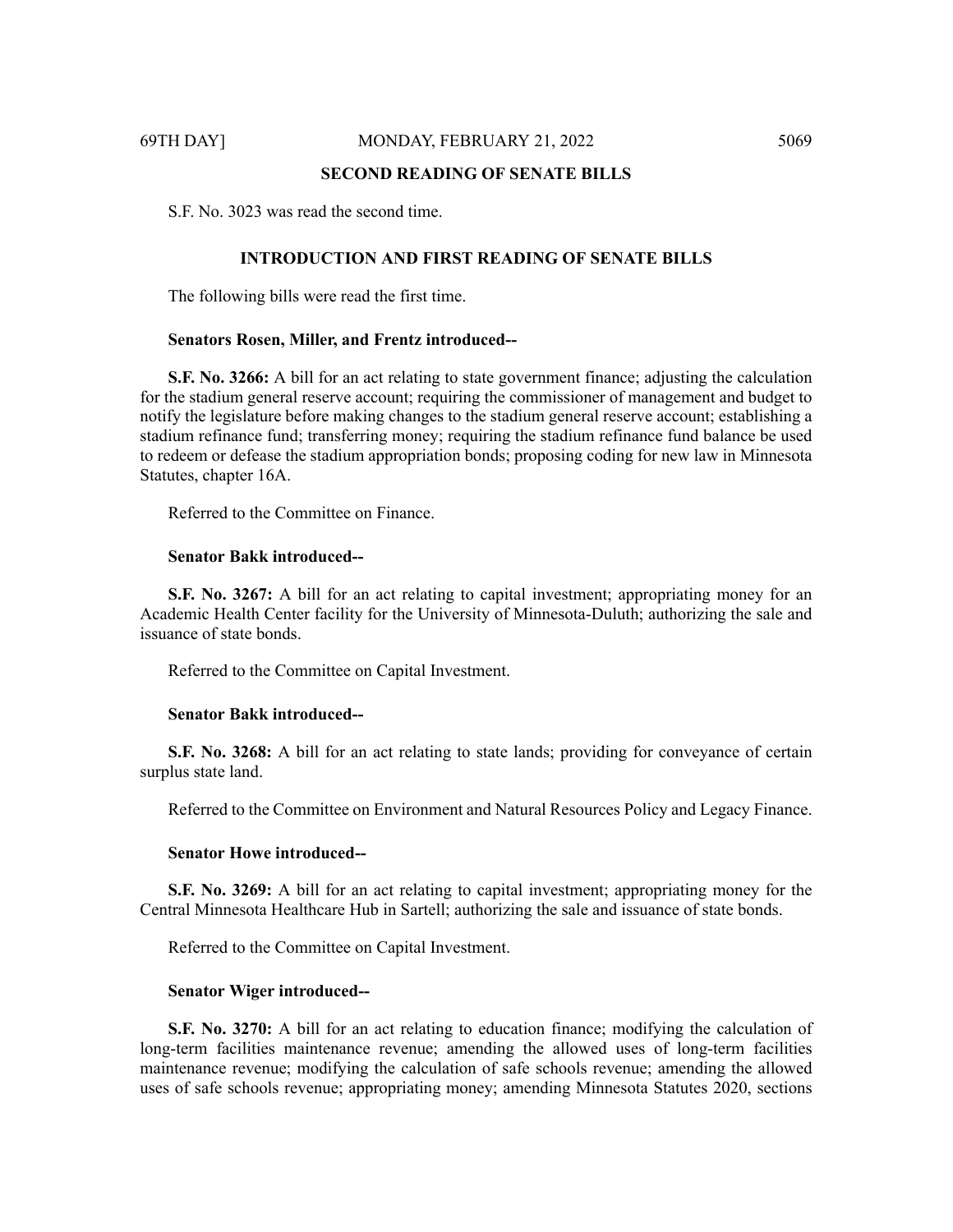123B.595,subdivisions 1, 4, 7, 8, 10, 11, by adding a subdivision; 126C.44; Laws 2021, First Special Session chapter 13, article 7, section 2, subdivision 3.

Referred to the Committee on Education Finance and Policy.

# **Senators Westrom, Dahms, Frentz, Dornink, and Nelson introduced--**

**S.F. No. 3271:** A bill for an act relating to agriculture; appropriating money for grants to certain agricultural organizations.

Referred to the Committee on Agriculture and Rural Development Finance and Policy.

# **Senator Fateh introduced--**

**S.F. No. 3272:** A bill for an act relating to insurance; modifying coverage for autism spectrum disorder; amending Minnesota Statutes 2020, section 62A.3094, subdivision 2.

Referred to the Committee on Commerce and Consumer Protection Finance and Policy.

# **Senators Frentz, Rosen, and Draheim introduced--**

**S.F. No. 3273:** A bill for an act relating to capital investment; appropriating money for Mankato's regional water resource recovery facility; authorizing the sale and issuance of state bonds.

Referred to the Committee on Capital Investment.

# **Senator Cwodzinski introduced--**

**S.F. No. 3274:** A bill for an act relating to family law; establishing a child custody dispute harm prevention working group; requiring the state court administrator to implement a training program; requiring a report; appropriating money.

Referred to the Committee on Civil Law and Data Practices Policy.

# **Senators Hoffman and Abeler introduced--**

**S.F. No. 3275:** A bill for an act relating to human services; appropriating money to the Council on Disability.

Referred to the Committee on Human Services Reform Finance and Policy.

# **Senators Abeler and Hoffman introduced--**

**S.F. No. 3276:** A bill for an act relating to human services; providing funding for a specialized mental health center and clinic; appropriating money.

Referred to the Committee on Human Services Reform Finance and Policy.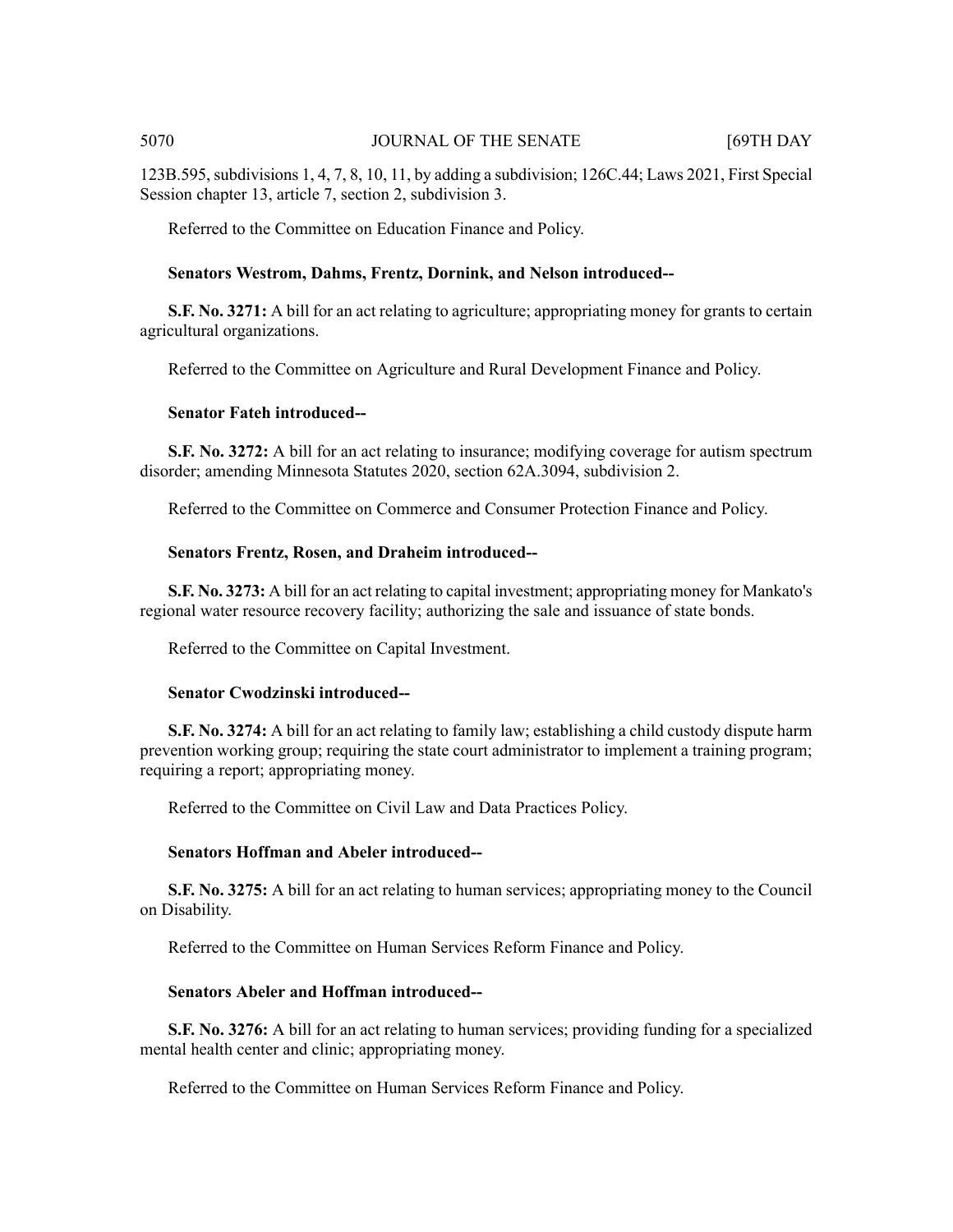# **Senators Hoffman and Abeler introduced--**

**S.F. No. 3277:** A bill for an act relating to human services; modifying home care services by adding care coordination and care evaluation; establishing home and community-based services homemaker rates; amending Minnesota Statutes 2020, sections 256B.0651, subdivisions 1, 2; 256B.0652, subdivision 11; 256B.0653, subdivisions 2, 6; 256S.18, subdivision 1; Minnesota Statutes 2021 Supplement, section 256B.85, subdivision 8; proposing coding for new law in Minnesota Statutes, chapter 256B.

Referred to the Committee on Human Services Reform Finance and Policy.

#### **Senators Hoffman and Abeler introduced--**

**S.F. No. 3278:** A bill for an act relating to human services; allowing counties and Tribes to contact MFIP participants by phone or in writing upon receipt of an incomplete household report form; modifying the public assistance program's calculation of income; amending Minnesota Statutes 2020, section 256P.04, subdivision 11; Minnesota Statutes 2021 Supplement, section 256P.06, subdivision 3.

Referred to the Committee on Human Services Reform Finance and Policy.

# **Senators Abeler and Hoffman introduced--**

**S.F. No. 3279:** A bill for an act relating to human services; allowing medical assistance enrollees to opt out of managed care enrollment; amending Minnesota Statutes 2020, sections 256B.69, subdivisions 4, 28, 36; 256B.692, subdivision 1.

Referred to the Committee on Health and Human Services Finance and Policy.

# **Senator Port introduced--**

**S.F. No. 3280:** A bill for an act relating to mass transit; repealing moratorium on activities related to Dan Patch commuter line; repealing Laws 2002, chapter 393, section 85.

Referred to the Committee on Transportation Finance and Policy.

#### **Senator Port introduced--**

**S.F. No. 3281:** A bill for an act relating to campaign finance; modifying a definition related to express advocacy in certain communications; requiring additional information on the independent expenditure disclaimer; directing the Campaign Finance and Public Disclosure Board to adopt rules related to disclaimer requirements on small electronic communications; amending Minnesota Statutes 2020, section 211B.04, subdivisions 2, 3, by adding a subdivision; Minnesota Statutes 2021 Supplement, section 10A.01, subdivision 16a.

Referred to the Committee on State Government Finance and Policy and Elections.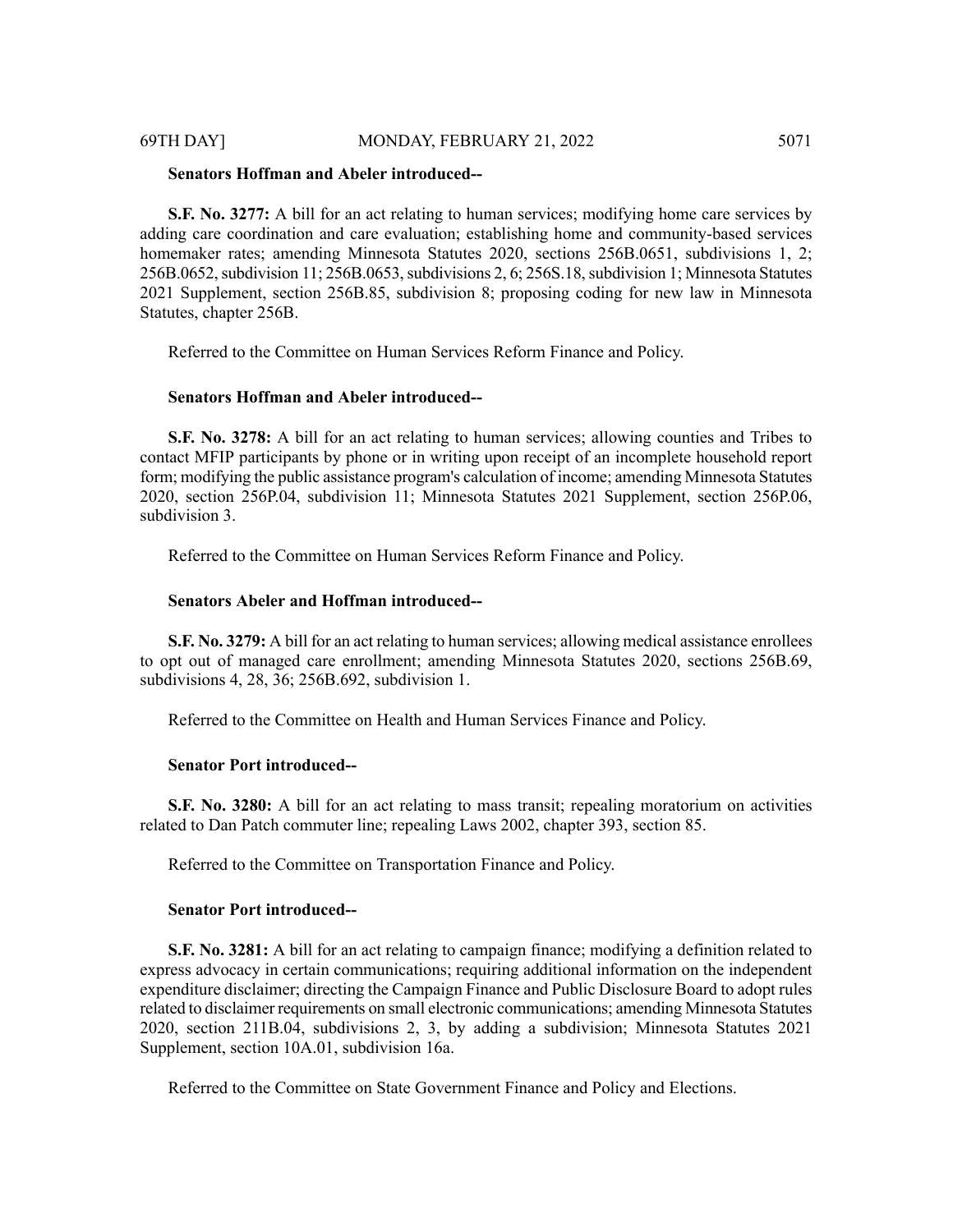# 5072 JOURNAL OF THE SENATE [69TH DAY

#### **Senators Murphy and Port introduced--**

**S.F. No. 3282:** A bill for an act relating to elections; authorizing eligible voters to automatically receive an absentee ballot prior to each election; establishing a system of early voting; amending Minnesota Statutes 2020, sections 203B.001; 203B.01, by adding a subdivision; 203B.03, subdivision 1; 203B.04, subdivision 5; 203B.05, subdivision 1; 203B.06, subdivisions 1, 3; 203B.121, subdivisions 3, 5, by adding a subdivision; 204B.28, subdivision 2; 206.82, subdivision 1; 206.83; Minnesota Statutes 2021 Supplement, section 203B.121, subdivisions 1, 2, 4; proposing coding for new law in Minnesota Statutes, chapter 203B.

Referred to the Committee on State Government Finance and Policy and Elections.

### **Senators Port and Murphy introduced--**

**S.F. No. 3283:** A bill for an act relating to ethics in government; limiting certain types of contributions that grant registered lobbyists or other individuals special access to a meeting room, hospitality area, or other event space where public officials are likely to gather and the primary purpose of granting that special access is to facilitate informal meetings or socialization with public officials; amending Minnesota Statutes 2020, section 10A.273, subdivision 1.

Referred to the Committee on State Government Finance and Policy and Elections.

#### **Senator Port introduced--**

**S.F. No. 3284:** A bill for an act relating to civil law; creating a name change process following a final marriage dissolution; amending Minnesota Statutes 2020, section 259.11; proposing coding for new law in Minnesota Statutes, chapter 259.

Referred to the Committee on Civil Law and Data Practices Policy.

#### **Senator Port introduced--**

**S.F.** No. 3285: A bill for an act relating to common interest communities; creating a common interest community ombudsperson; appropriating money for the Office of the Common Interest Community Ombudsperson; proposing coding for new law in Minnesota Statutes, chapter 45.

Referred to the Committee on Commerce and Consumer Protection Finance and Policy.

#### **Senator Port introduced--**

**S.F. No. 3286:** A bill for an act relating to transportation; authorizing a rail transitway feasibility study.

Referred to the Committee on Transportation Finance and Policy.

# **Senators Dahms, Pratt, Bakk, Eichorn, and Gazelka introduced--**

**S.F. No. 3287:** A bill for an act relating to commerce; modifying department enforcement powers; regulating market conduct examinations; requiring a report; amending Minnesota Statutes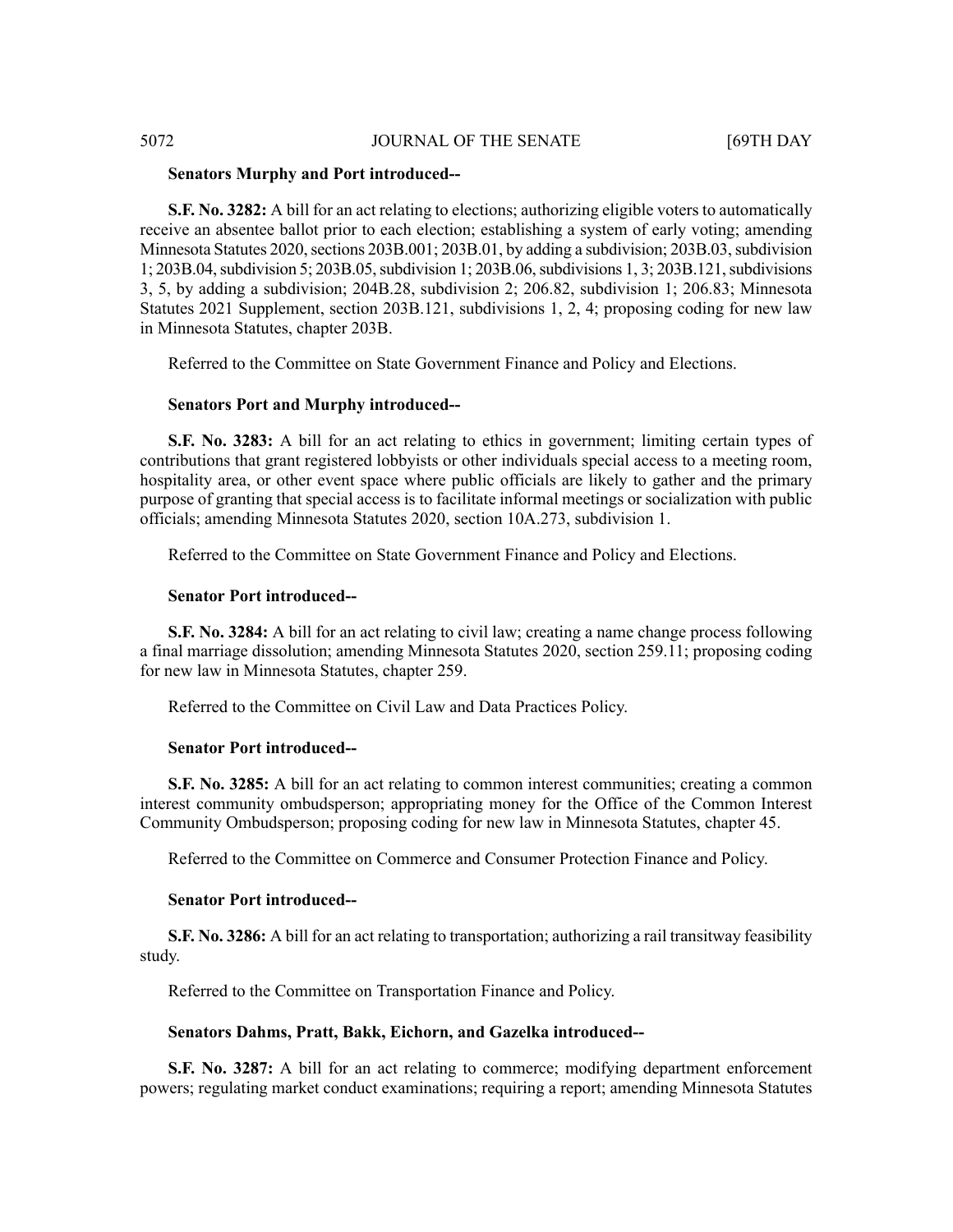2020, sections 45.027, subdivisions 1a, 6, by adding a subdivision; 60A.031, subdivision 3, by adding a subdivision; 60A.033, subdivision 9, by adding subdivisions; 70A.06, by adding a subdivision; 72A.19, subdivision 1; repealing Minnesota Statutes 2020, section 60A.033, subdivision 3.

Referred to the Committee on Commerce and Consumer Protection Finance and Policy.

# **Senator Dahms introduced--**

**S.F. No. 3288:** A bill for an act relating to commerce; modifying a definition applying to licensee education; amending Minnesota Statutes 2020, section 45.25, subdivision 12.

Referred to the Committee on Commerce and Consumer Protection Finance and Policy.

# **Senator Dahms introduced--**

**S.F. No. 3289:** A bill for an act relating to local government aid; providing 2021 aid penalty forgiveness to the city of Morton; appropriating money.

Referred to the Committee on Taxes.

# **Senator Pratt introduced--**

**S.F. No. 3290:** A bill for an act relating to transportation; appropriating money for a bikeway from downtown Savage to the Mississippi River Swing Bridge.

Referred to the Committee on Environment and Natural Resources Policy and Legacy Finance.

# **Senators Benson, Eichorn, and Coleman introduced--**

**S.F. No. 3291:** A bill for an act relating to taxation; individual income; decreasing income tax rates; amending Minnesota Statutes 2020, section 290.06, subdivision 2d; Minnesota Statutes 2021 Supplement, section 290.06, subdivision 2c.

Referred to the Committee on Taxes.

# **Senators Benson, Eichorn, and Coleman introduced--**

**S.F. No. 3292:** A bill for an act relating to taxation; individual income; decreasing income tax rates; amending Minnesota Statutes 2020, section 290.06, subdivision 2d; Minnesota Statutes 2021 Supplement, section 290.06, subdivision 2c.

Referred to the Committee on Taxes.

# **Senators Benson, Chamberlain, Dornink, and Eichorn introduced--**

**S.F. No. 3293:** A bill for an act relating to teacher licensing; providing for short-call substitute teacher emergency licensing provisions; appropriating money.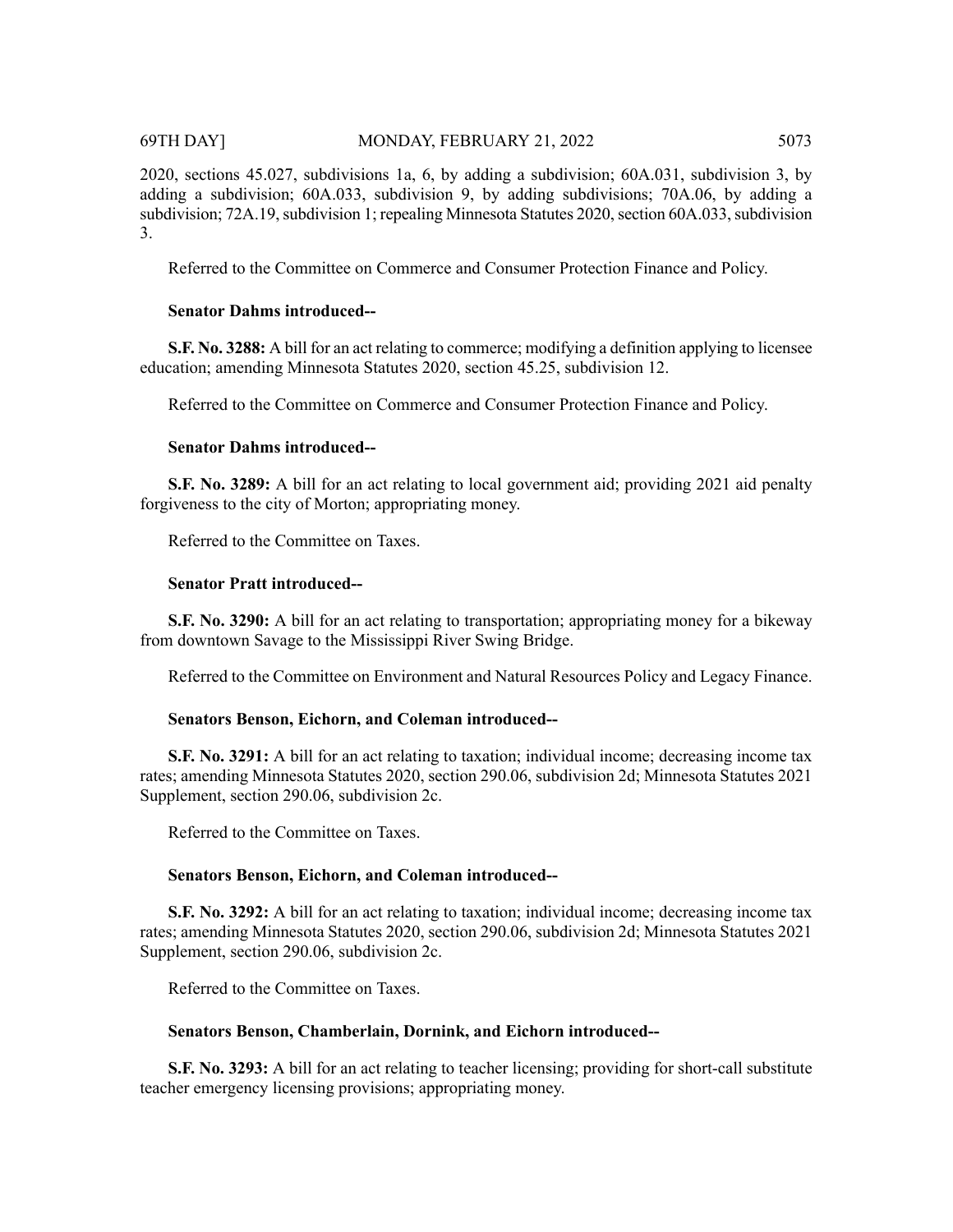Referred to the Committee on Education Finance and Policy.

# **Senators Eichorn and Tomassoni introduced--**

**S.F. No. 3294:** A bill for an act relating to local government; permitting government entities to enter into contracts and agreements for fixed-rate annuities; amending Minnesota Statutes 2020, section 118A.05, by adding a subdivision.

Referred to the Committee on Local Government Policy.

### **Senator Lang introduced--**

**S.F. No. 3295:** A bill for an act relating to health; modifying requirements for ambulance service mutual aid agreements; amending Minnesota Statutes 2020, section 144E.101, subdivision 12.

Referred to the Committee on Health and Human Services Finance and Policy.

#### **Senator Lang introduced--**

**S.F. No. 3296:** A bill for an act relating to health; establishing a rural ambulance service staffing grant program; appropriating money; proposing coding for new law in Minnesota Statutes, chapter 144E.

Referred to the Committee on Health and Human Services Finance and Policy.

#### **Senators Duckworth, Chamberlain, Coleman, Wiger, and Eichorn introduced--**

**S.F. No. 3297:** A bill for an act relating to education finance; special education; establishing a special education legislative working group; requiring a report.

Referred to the Committee on Education Finance and Policy.

#### **Senator Lang introduced--**

**S.F. No. 3298:** A bill for an act relating to health; modifying reimbursement requirements for ambulance service volunteer education costs; amending Minnesota Statutes 2020, section 144E.35.

Referred to the Committee on Health and Human Services Finance and Policy.

#### **Senator Jasinski introduced--**

**S.F. No. 3299:** A bill for an act relating to motor vehicles; amending requirements governing establishment and discontinuance of special license plates; amending a fee; appropriating money; requiring a report; amending Minnesota Statutes 2020, section 168.1293; repealing Minnesota Statutes 2020, sections 168.1256, subdivision 4; 168.1282, subdivision 4; 168.1294, subdivision 4; 168.1295, subdivision 7; Minnesota Statutes 2021 Supplement, sections 168.1284, subdivision 4; 168.1285, subdivision 4; 168.1286, subdivision 5.

Referred to the Committee on Transportation Finance and Policy.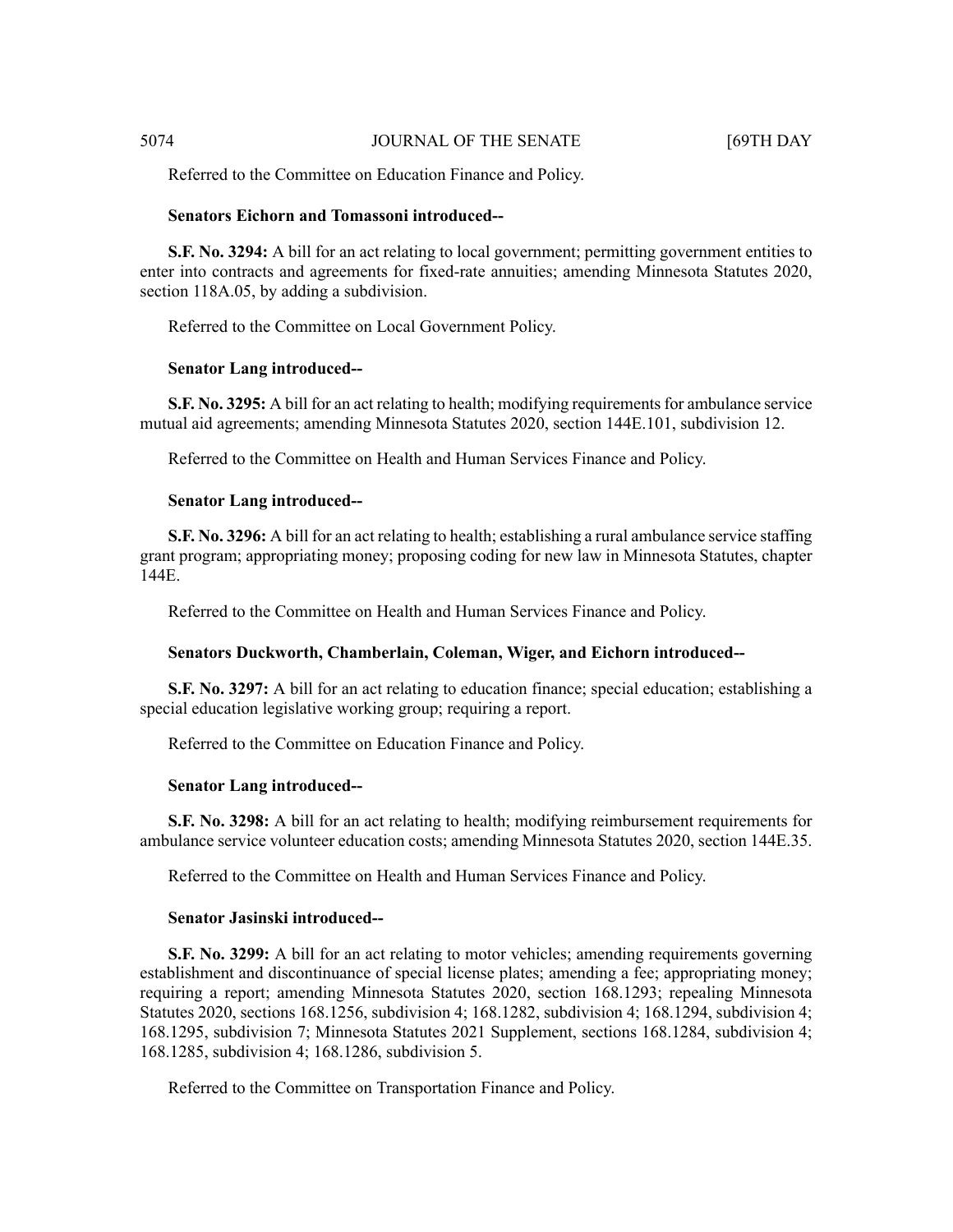# **Senator Eichorn introduced--**

**S.F. No. 3300:** A bill for an act relating to liquor; authorizing the issuance of malt liquor and wine licenses to certain retailers currently licensed to sell 3.2 beer.

Referred to the Committee on Commerce and Consumer Protection Finance and Policy.

### **Senators Eichorn, Howe, Lang, and Duckworth introduced--**

**S.F. No. 3301:** A bill for an act relating to state government; designating the Freedom Flag as an official symbol of the state's commitment to remembering the American lives lost as a result of the terrorist attacks of September 11, 2001; encouraging display of the flag on certain daysin certain public locations; proposing coding for new law in Minnesota Statutes, chapter 10.

Referred to the Committee on State Government Finance and Policy and Elections.

# **Senator Jasinski introduced--**

**S.F. No. 3302:** A bill for an act relating to taxation; making various policy and technical changes to the fire state aid and police state aid programs; amending Minnesota Statutes 2020, sections 6.495, subdivision 3; 477B.01, subdivisions 5, 10, 11, by adding subdivisions; 477B.02, subdivisions 2, 3, 5, 8, 9, by adding a subdivision; 477B.03, subdivisions 2, 3, 4, 5, 7; 477B.04, subdivision 1, by adding a subdivision; 477C.03, subdivisions 2, 5; 477C.04, by adding a subdivision; repealing Minnesota Statutes 2020, sections 477B.02, subdivision 4; 477B.03, subdivision 6.

Referred to the Committee on State Government Finance and Policy and Elections.

#### **Senator Jasinski introduced--**

**S.F. No. 3303:** A bill for an act relating to education finance; modifying the deposit of certain proceeds of rental income for the Minnesota State Academies; amending Minnesota Statutes 2020, section 125A.71, subdivision 1.

Referred to the Committee on Education Finance and Policy.

#### **Senator Housley introduced--**

**S.F. No. 3304:** A bill for an act relating to liquor; eliminating the prohibition on growler sales by certain brewers; repealing Minnesota Statutes 2020, section 340A.28, subdivision 2.

Referred to the Committee on Commerce and Consumer Protection Finance and Policy.

#### **Senator Osmek introduced--**

**S.F. No. 3305:** A bill for an act relating to capital investment; appropriating money for the final phase of the Lake Effect Project in the city of Wayzata; authorizing the sale and issuance of state bonds.

Referred to the Committee on Capital Investment.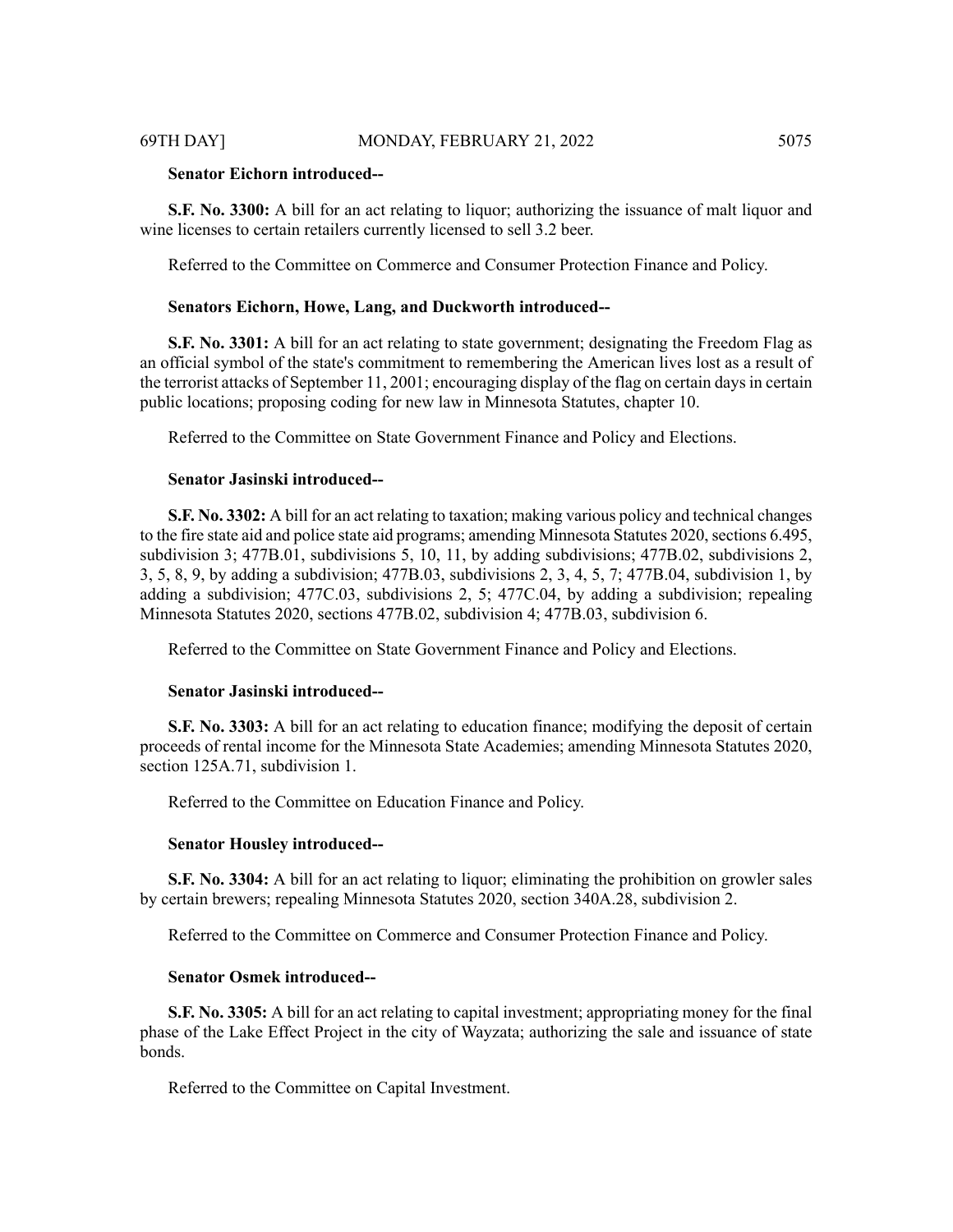#### **Senator Bigham introduced--**

**S.F. No. 3306:** A bill for an act relating to transportation; appropriating money for intersection improvements in the city of Newport.

Referred to the Committee on Transportation Finance and Policy.

#### **Senator Bigham introduced--**

**S.F. No. 3307:** A bill for an act relating to environment; prohibiting PFAS in certain home and commercial furnishings; proposing coding for new law in Minnesota Statutes, chapter 116.

Referred to the Committee on Environment and Natural Resources Policy and Legacy Finance.

#### **Senator Bigham introduced--**

**S.F. No. 3308:** A bill for an act relating to public safety; authorizing the expanded use of tracking devices during stolen vehicle investigations; amending Minnesota Statutes 2020, section 626A.35, by adding a subdivision.

Referred to the Committee on Judiciary and Public Safety Finance and Policy.

#### **Senators Dahms, Weber, Bakk, Nelson, and Frentz introduced--**

**S.F. No. 3309:** A bill for an act relating to taxation; modifying the estate tax; providing for spousal portability of a deceased spouse's unused exclusion amount; making conforming and technical changes; amending Minnesota Statutes 2020, sections 289A.10, subdivision 1, by adding a subdivision; 289A.12, by adding a subdivision; 291.016, subdivision 3; 291.03, subdivision 1.

Referred to the Committee on Taxes.

#### **Senators Tomassoni, Housley, López Franzen, Jasinski, and Miller introduced--**

**S.F. No. 3310:** A bill for an act relating to health; establishing ALS caregiver support and respite services grants; establishing ALS services grants; establishing ALS research grants; requiring reports; appropriating money; proposing coding for new law in Minnesota Statutes, chapters 145; 256.

Referred to the Committee on Health and Human Services Finance and Policy.

### **Senators Johnson, Utke, and Rarick introduced--**

**S.F. No. 3311:** A bill for an act relating to civil actions; regulating interest on verdicts, awards, and judgments; amending Minnesota Statutes 2020, section 549.09, subdivision 1.

Referred to the Committee on Civil Law and Data Practices Policy.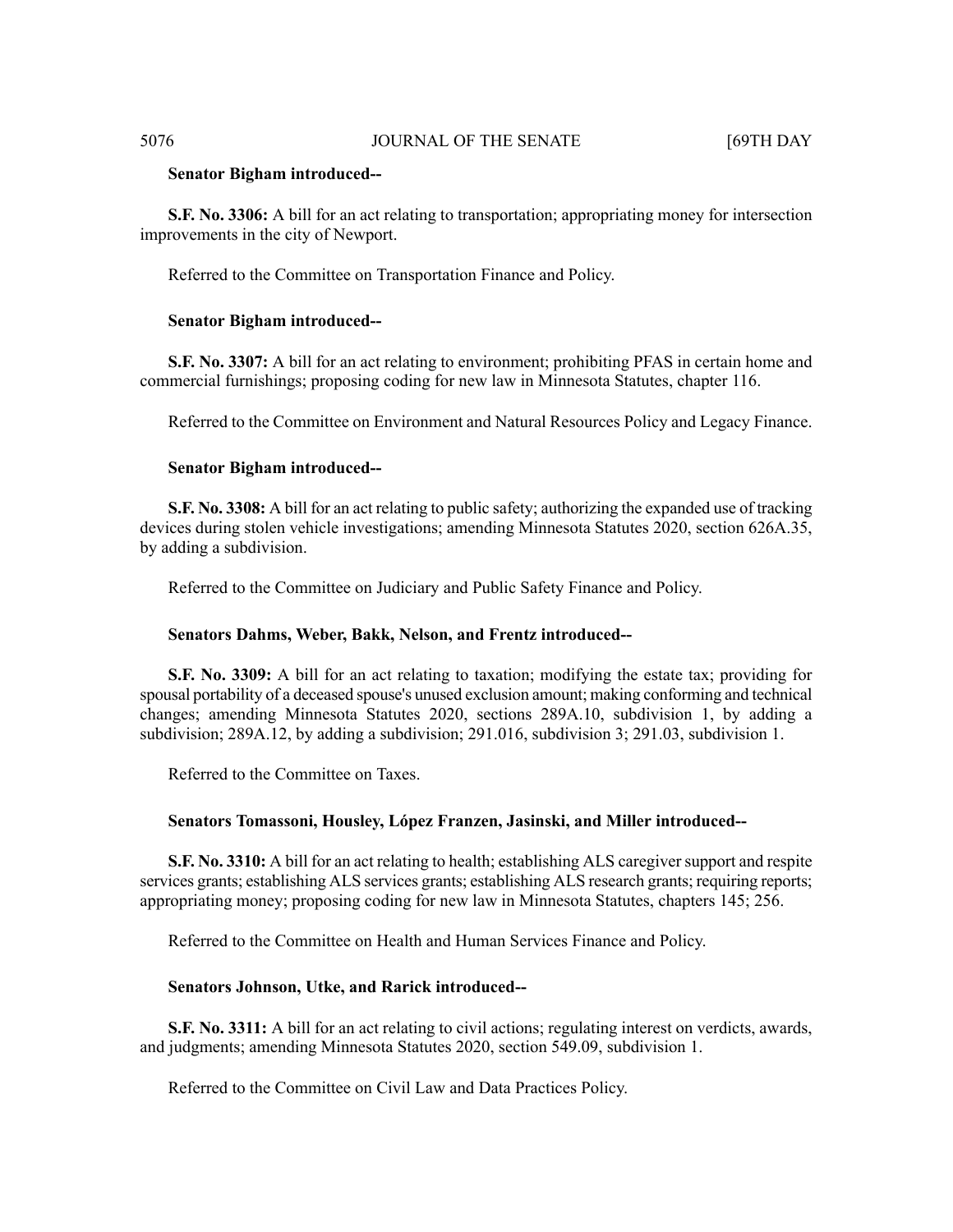# **Senator Ruud introduced--**

**S.F. No. 3312:** A bill for an act relating to education finance; authorizing a grant for the Minnesota Children's Museum; appropriating money.

Referred to the Committee on Education Finance and Policy.

# **Senator Wiklund introduced--**

**S.F. No. 3313:** A bill for an act relating to early childhood; appropriating money for a grant program for family, friend, and neighbor caregivers.

Referred to the Committee on Human Services Reform Finance and Policy.

# **Senators Clausen, Rest, Dziedzic, Bakk, and Rarick introduced--**

**S.F. No. 3314:** A bill for an act relating to taxation; individual income; providing for conformity to the federal exclusion from gross income of certain employer student loan payments; amending Minnesota Statutes 2021 Supplement, section 290.0111, subdivision 3.

Referred to the Committee on Taxes.

#### **Senator Bigham introduced--**

**S.F. No. 3315:** A bill for an act relating to corrections; combining Advisory Council on Interstate Adult Supervision with Interstate Commission for Juveniles; amending Minnesota Statutes 2020, sections 243.1606; 260.515.

Referred to the Committee on Judiciary and Public Safety Finance and Policy.

#### **Senator Bigham introduced--**

**S.F. No. 3316:** A bill for an act relating to higher education; public safety; establishing a program for highly qualified college degree holders to complete their peace officer education and training; establishing a peace officer college scholarship program for highly qualified high school graduates; appropriating money; proposing coding for new law in Minnesota Statutes, chapter 626.

Referred to the Committee on Judiciary and Public Safety Finance and Policy.

#### **Senator Bigham introduced--**

**S.F. No. 3317:** A bill for an act relating to state government; requiring the state to pay for costs incurred by a hospital or health care provider for the examination of a victim of criminal sexual conduct; amending Minnesota Statutes 2020, sections 144.6586, subdivision 2; 609.35.

Referred to the Committee on Health and Human Services Finance and Policy.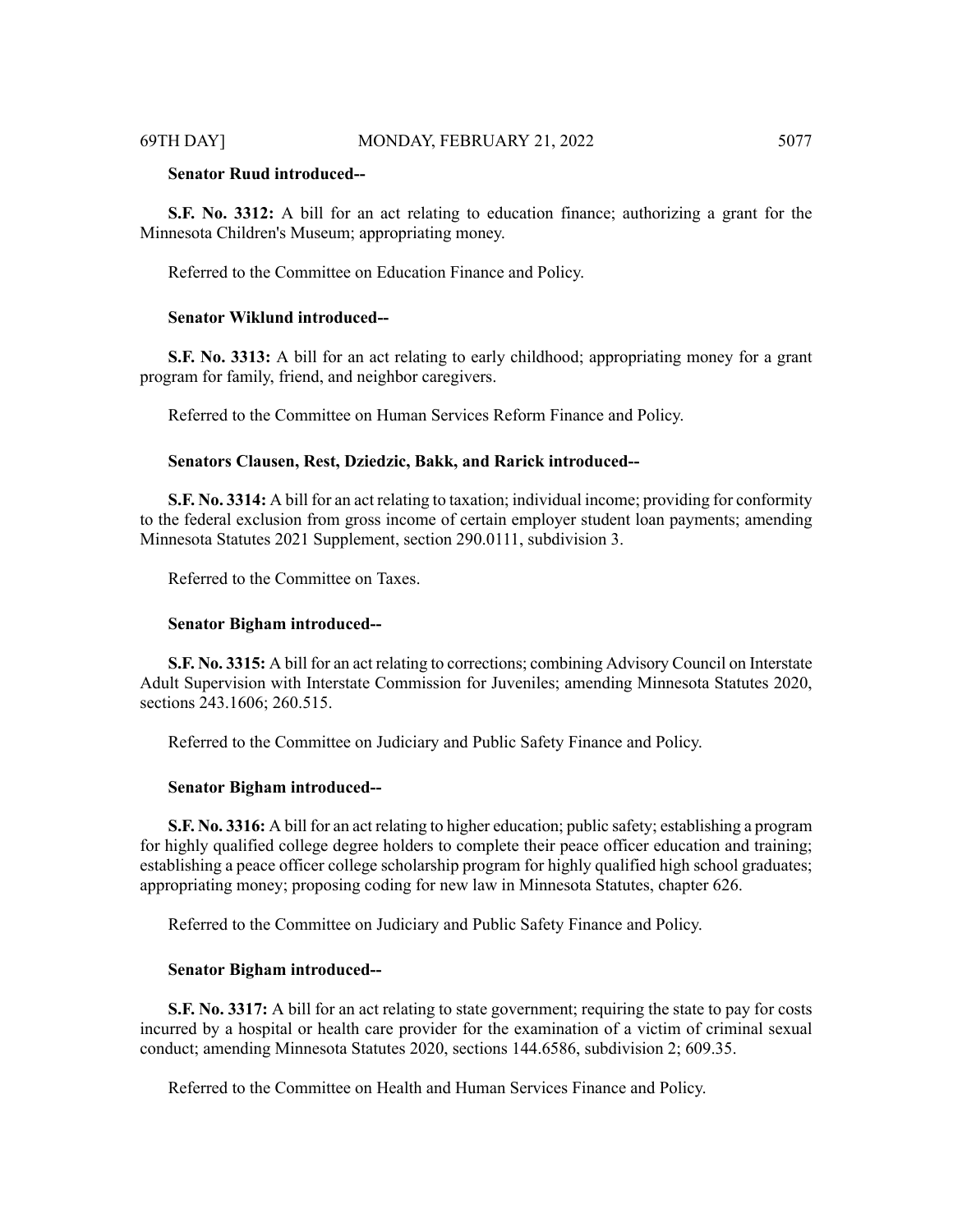# 5078 JOURNAL OF THE SENATE [69TH DAY

#### **Senator Bigham introduced--**

**S.F. No. 3318:** A bill for an act relating to higher education; requesting the University of Minnesota conduct a review of research related to exposure to per- and polyfluoroalkyl substances; requiring a report; appropriating money.

Referred to the Committee on Higher Education Finance and Policy.

#### **Senator Johnson introduced--**

**S.F. No. 3319:** A bill for an act relating to capital investment; appropriating money for Oslo area Red River flood mitigation project; authorizing the sale and issuance of state bonds.

Referred to the Committee on Transportation Finance and Policy.

### **Senator Rarick introduced--**

**S.F. No. 3320:** A bill for an act relating to agriculture; appropriating money for grants for meat and poultry processor training.

Referred to the Committee on Agriculture and Rural Development Finance and Policy.

#### **Senator Rarick introduced--**

**S.F. No. 3321:** A bill for an act relating to capital investment; appropriating money for a regional law enforcement and judicial facility in Carlton County; authorizing the sale and issuance of state bonds.

Referred to the Committee on Capital Investment.

#### **Senators Coleman, Hoffman, and Abeler introduced--**

**S.F. No. 3322:** A bill for an act relating to local government; modifying the open meeting law; amending Minnesota Statutes 2021 Supplement, section 13D.02, subdivision 1.

Referred to the Committee on Local Government Policy.

#### **Senators Coleman, Abeler, and Hoffman introduced--**

**S.F. No. 3323:** A bill for an act relating to health; establishing certified midwife licensure by the Board of Nursing; providing criminal penalties; amending Minnesota Statutes 2020, sections 147D.03, subdivision 1; 148.241; 151.01, subdivision 23, as amended; proposing coding for new law as Minnesota Statutes, chapter 148G.

Referred to the Committee on Health and Human Services Finance and Policy.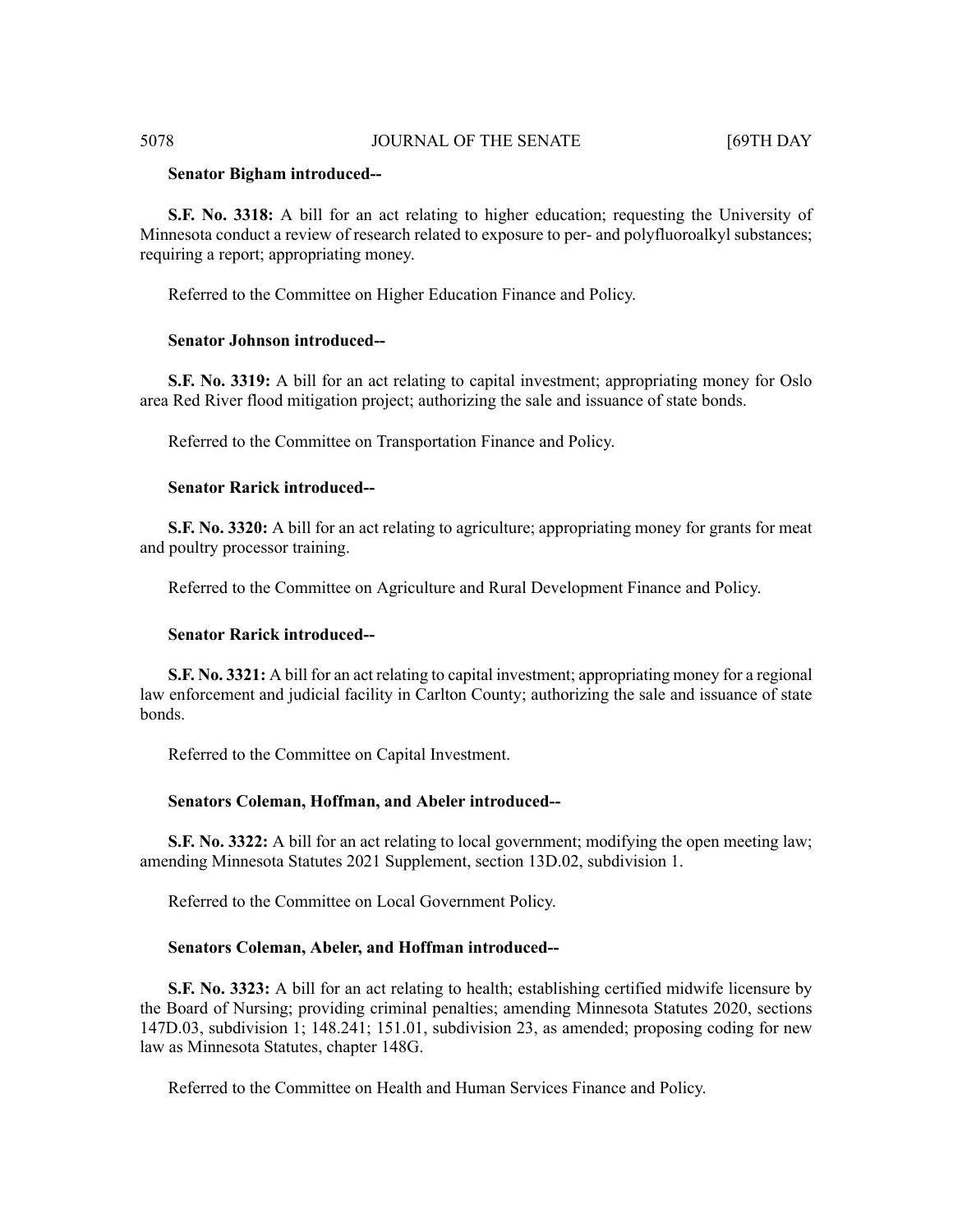#### **Senators Coleman, Draheim, Abeler, and Hoffman introduced--**

**S.F. No. 3324:** A bill for an act relating to housing; authorizing a portion of the senior housing units funded with housing infrastructure bonds to serve individuals of any age with intellectual and developmental disabilities; amending Minnesota Statutes 2020, section 462A.37, subdivision 2.

Referred to the Committee on Housing Finance and Policy.

#### **Senator Marty introduced--**

**S.F. No. 3325:** A bill for an act relating to capital investment; appropriating money for the Como Zoo; authorizing the sale and issuance of state bonds.

Referred to the Committee on Capital Investment.

#### **Senator Marty introduced--**

**S.F. No. 3326:** A bill for an act relating to environment; requiring notice of products containing PFAS; requiring rulemaking; proposing coding for new law in Minnesota Statutes, chapter 116.

Referred to the Committee on Environment and Natural Resources Policy and Legacy Finance.

#### **Senator Marty introduced--**

**S.F. No. 3327:** A bill for an act relating to environment; prohibiting PFAS in cookware; proposing coding for new law in Minnesota Statutes, chapter 116.

Referred to the Committee on Environment and Natural Resources Policy and Legacy Finance.

# **Senators Gazelka, Osmek, Abeler, Senjem, and Chamberlain introduced--**

**S.F. No. 3328:** A bill for an act relating to public safety; providing bonus payments to peace officers; appropriating money.

Referred to the Committee on Judiciary and Public Safety Finance and Policy.

# **Senators Johnson and Duckworth introduced--**

**S.F. No. 3329:** A bill for an act relating to public safety; authorizing the expanded use of tracking devices during stolen vehicle investigations; amending Minnesota Statutes 2020, section 626A.35, by adding a subdivision.

Referred to the Committee on Judiciary and Public Safety Finance and Policy.

## **Senator Johnson introduced--**

**S.F. No. 3330:** A bill for an act relating to capital investment; appropriating money for improvements on the Northland Community and Technical College campus; authorizing the sale and issuance of state bonds.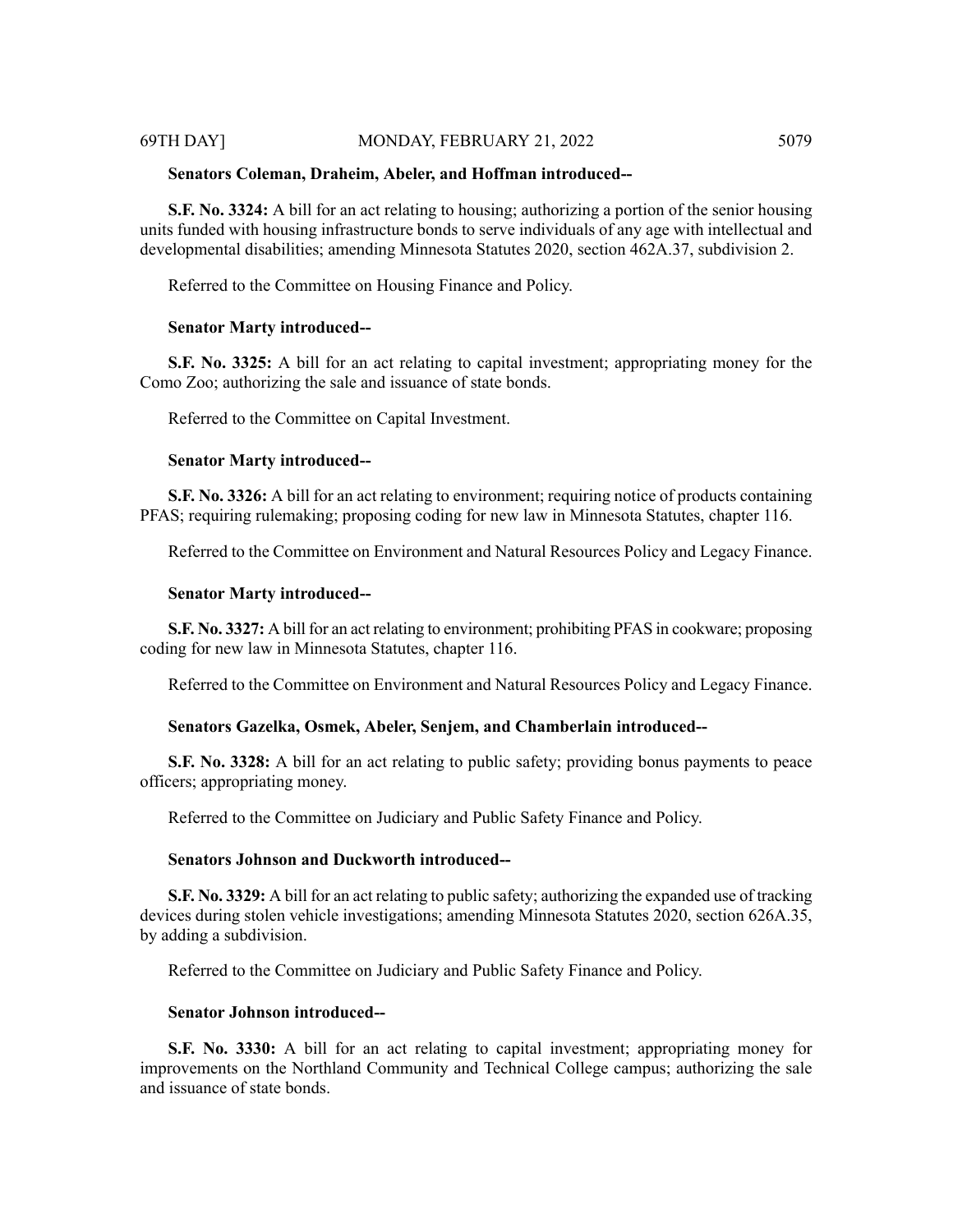Referred to the Committee on Capital Investment.

#### **Senator Pappas introduced--**

**S.F. No. 3331:** A bill for an act relating to capital investment; appropriating money for metropolitan regional parks and trails; authorizing the sale and issuance of state bonds.

Referred to the Committee on Capital Investment.

# **Senators Kiffmeyer, Newman, Mathews, and Limmer introduced--**

**S.F. No. 3332:** A bill for an act relating to public safety; appropriating money for prosecutorial training.

Referred to the Committee on Judiciary and Public Safety Finance and Policy.

### **Senators Koran, Westrom, Eichorn, and Dornink introduced--**

**S.F. No. 3333:** A bill for an act relating to elections; prohibiting counties, municipalities, and school districts from accepting certain contributions for election expenses; amending Minnesota Statutes 2020, section 204B.32, by adding a subdivision.

Referred to the Committee on State Government Finance and Policy and Elections.

#### **Senators Nelson, Rest, and Pratt introduced--**

**S.F. No. 3334:** A bill for an act relating to taxation; income and corporate franchise; establishing a workforce training credit; proposing coding for new law in Minnesota Statutes, chapter 290.

Referred to the Committee on Taxes.

#### **Senators Dornink and Dahms introduced--**

**S.F. No. 3335:** A bill for an act relating to agriculture; appropriating money to the Agricultural Utilization Research Institute.

Referred to the Committee on Agriculture and Rural Development Finance and Policy.

# **Senators Dornink and Dahms introduced--**

**S.F. No. 3336:** A bill for an act relating to agriculture; appropriating money to the Agricultural Utilization Research Institute for an anaerobic digestion feedstock study to be used in the production of renewable natural gas.

Referred to the Committee on Agriculture and Rural Development Finance and Policy.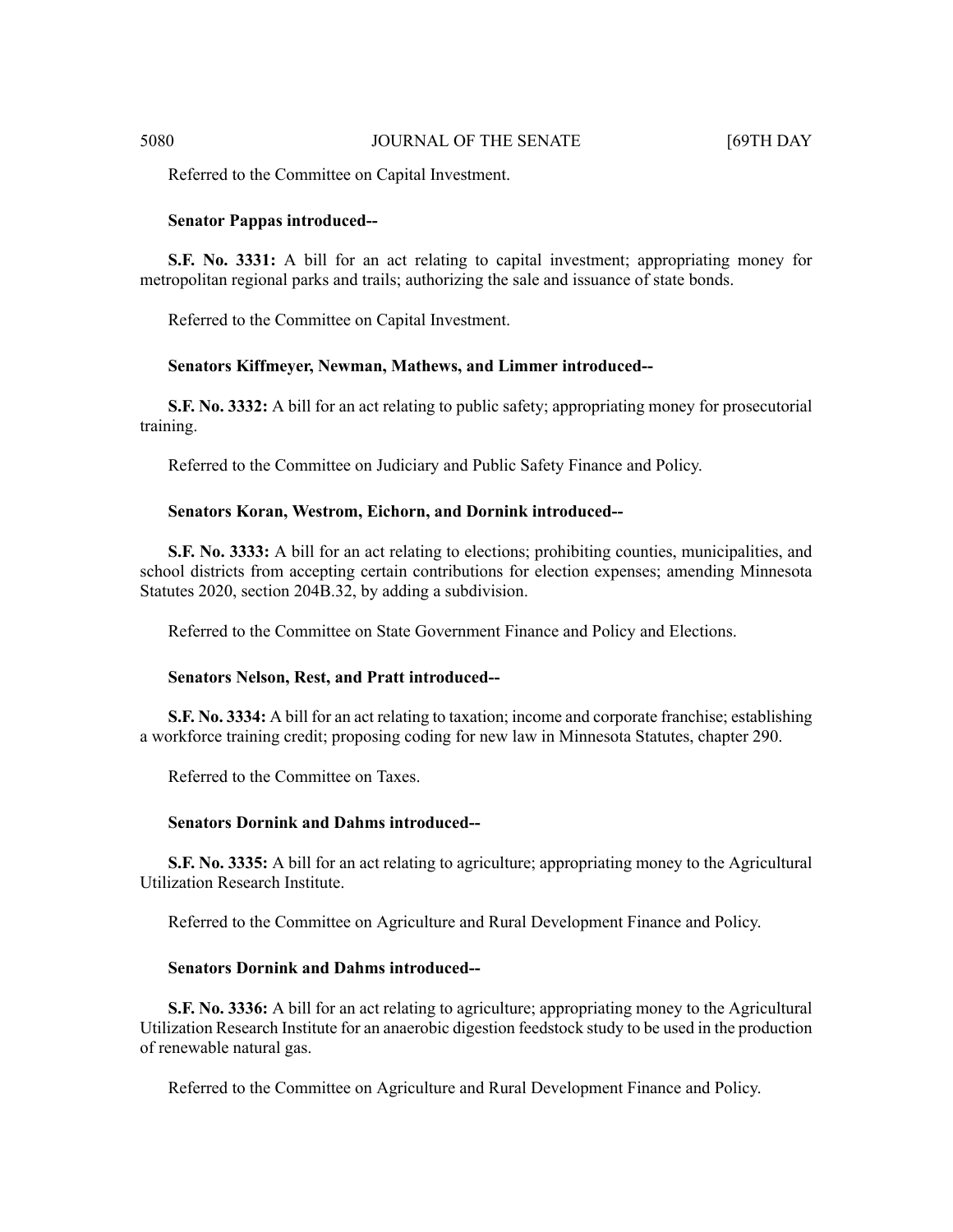# **Senators Dornink and Dahms introduced--**

**S.F. No. 3337:** A bill for an act relating to agriculture; appropriating money to the Agricultural Utilization Research Institute; amending Laws 2021, First Special Session chapter 3, article 1,section 4.

Referred to the Committee on Agriculture and Rural Development Finance and Policy.

#### **Senator Dahms introduced--**

**S.F. No. 3338:** A bill for an act relating to insurance; providing for modification or suspension of certain requirements in specific instances; amending Minnesota Statutes 2020, section 61A.02, by adding a subdivision.

Referred to the Committee on Commerce and Consumer Protection Finance and Policy.

# **Senators Housley and Abeler introduced--**

**S.F. No. 3339:** A bill for an act relating to health; requiring the commissioner of health to study issues related to the development of a statewide registry for provider orders for life-sustaining treatment; requiring a report.

Referred to the Committee on Health and Human Services Finance and Policy.

### **Senator Housley introduced--**

**S.F. No. 3340:** A bill for an act relating to taxation; property; providing a distribution of the state general levy to certain municipalities; amending Minnesota Statutes 2020, section 275.025, by adding a subdivision.

Referred to the Committee on Taxes.

#### **Senators Housley and Chamberlain introduced--**

**S.F. No. 3341:** A bill for an act relating to early childhood programs; modifying the calculation of early childhood family education revenue; transferring money for administrative costs; amending Minnesota Statutes 2020, section 124D.135, subdivision 4.

Referred to the Committee on Education Finance and Policy.

#### **Senator Housley introduced--**

**S.F. No. 3342:** A bill for an act relating to economic development; appropriating money for Summit Academy OIC.

Referred to the Committee on Jobs and Economic Growth Finance and Policy.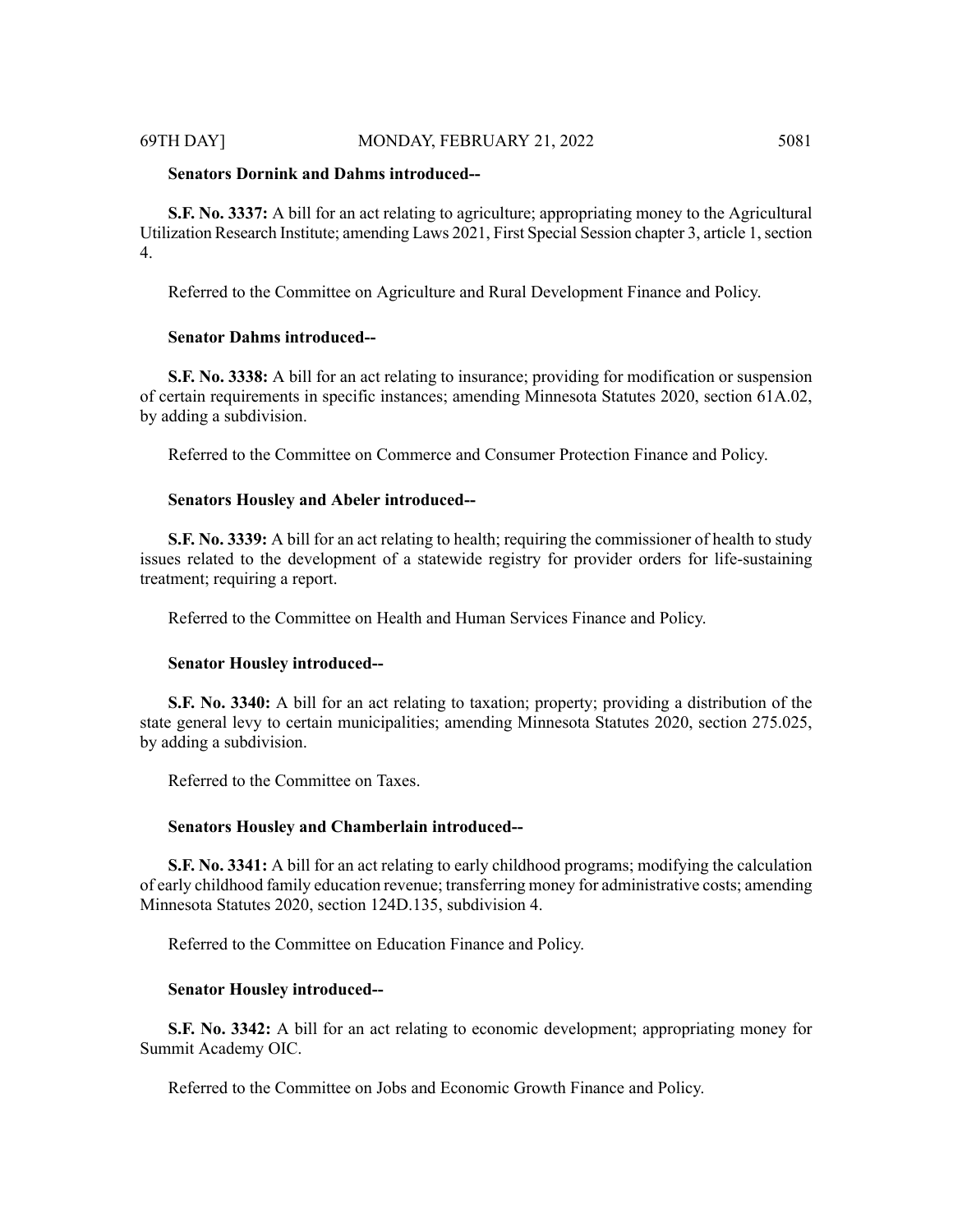# 5082 JOURNAL OF THE SENATE [69TH DAY

# **Senator Anderson introduced--**

**S.F. No. 3343:** A resolution memorializing Congressto call a convention to propose amendments to the United States Constitution to impose fiscal constraints on the federal government, limit the power and jurisdiction of the federal government, and limit the terms of office for its officials and for members of Congress.

Referred to the Committee on State Government Finance and Policy and Elections.

#### **Senator Newman introduced--**

**S.F. No. 3344:** A bill for an act relating to capital investment; appropriating money for stormwater, wastewater, and drinking water infrastructure in Silver Lake; authorizing the sale and issuance of state bonds.

Referred to the Committee on Capital Investment.

### **Senators Dibble and Bigham introduced--**

**S.F. No. 3345:** A bill for an act relating to environment; prohibiting PFAS in apparel; proposing coding for new law in Minnesota Statutes, chapter 116.

Referred to the Committee on Environment and Natural Resources Policy and Legacy Finance.

# **Senator Koran introduced--**

**S.F. No. 3346:** A bill for an act relating to lawful gambling; providing funding for ongoing operation of the Gambling Control Board; proposing coding for new law in Minnesota Statutes, chapter 349.

Referred to the Committee on State Government Finance and Policy and Elections.

#### **Senators Abeler and Hoffman introduced--**

**S.F. No. 3347:** A bill for an act relating to human services; appropriating money for methamphetamine abuse grants.

Referred to the Committee on Human Services Reform Finance and Policy.

### **Senator Murphy introduced--**

**S.F. No. 3348:** A bill for an act relating to health; establishing grants and a contract for activities to sustain school-based health centers; appropriating money; proposing coding for new law in Minnesota Statutes, chapter 144.

Referred to the Committee on Health and Human Services Finance and Policy.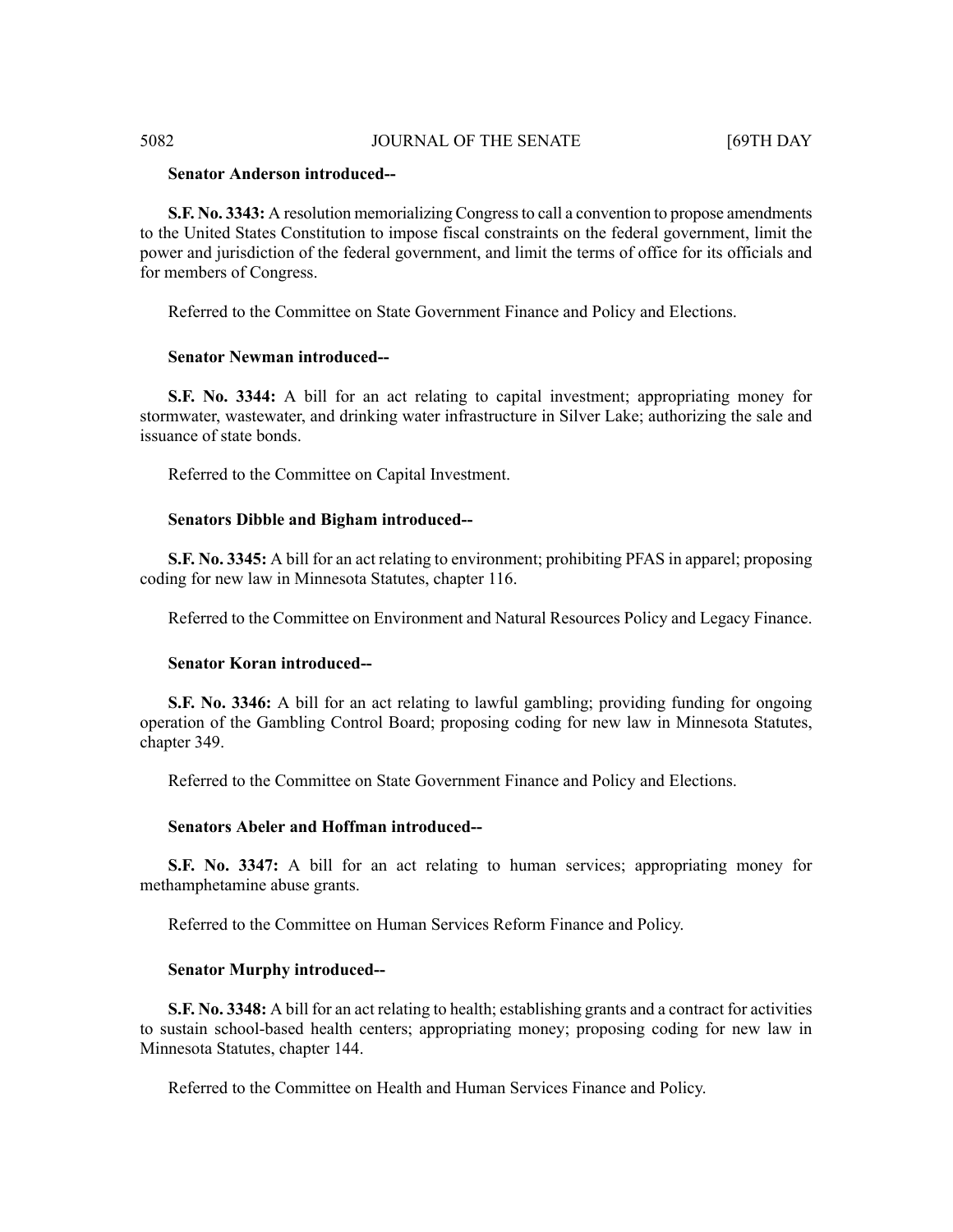### **Senator Murphy introduced--**

**S.F. No. 3349:** A bill for an act relating to capital investment; appropriating money for the Playwrights' Center in St. Paul; authorizing the sale and issuance of state bonds.

Referred to the Committee on Capital Investment.

#### **Senators Mathews, Abeler, and Hoffman introduced--**

**S.F. No. 3350:** A bill for an act relating to children; amending child welfare provisions; amending Minnesota Statutes 2020, sections 260.012; 260C.007, by adding a subdivision; 260C.151, subdivision 6; 260C.152,subdivision 5; 260C.175,subdivision 2; 260C.176,subdivision 2; 260C.178,subdivision 1; 260C.181, subdivision 2; 260C.193, subdivision 3; 260C.201, subdivisions 1, 2; 260C.202; 260C.203; 260C.204; 260C.221; 260C.607,subdivisions 2, 5; 260C.613,subdivisions 1, 5; Minnesota Statutes 2021 Supplement, sections 260C.212, subdivisions 1, 2; 260C.605, subdivision 1; 260C.607, subdivision 6.

Referred to the Committee on Civil Law and Data Practices Policy.

### **Senators Johnson, Utke, Rarick, Limmer, and Westrom introduced--**

**S.F. No. 3351:** A bill for an act relating to public safety; requiring legislative approval of sentencing guideline modifications; amending Minnesota Statutes 2020, section 244.09, subdivision 11.

Referred to the Committee on Judiciary and Public Safety Finance and Policy.

### **Senators Mathews, Johnson, Benson, Pratt, and Abeler introduced--**

**S.F.** No. 3352: A bill for an act relating to public safety; requiring law enforcement agencies to report carjacking data to commissioner of public safety; requiring commissioner to publish carjacking data in commissioner's annual uniform crime report; proposing coding for new law in Minnesota Statutes, chapter 626.

Referred to the Committee on Judiciary and Public Safety Finance and Policy.

#### **Senators Mathews, Johnson, Koran, Anderson, and Chamberlain introduced--**

**S.F. No. 3353:** A bill for an act relating to public safety; requiring the Minnesota Sentencing Guidelines Commission to report additional information on certain sentences where the mandatory minimum was not imposed; amending Minnesota Statutes 2020, section 244.09, subdivision 14.

Referred to the Committee on Judiciary and Public Safety Finance and Policy.

#### **Senator Dornink introduced--**

**S.F. No. 3354:** A bill for an act relating to agriculture; appropriating money to the Agricultural Utilization Research Institute to develop and fill a life cycle analyst position.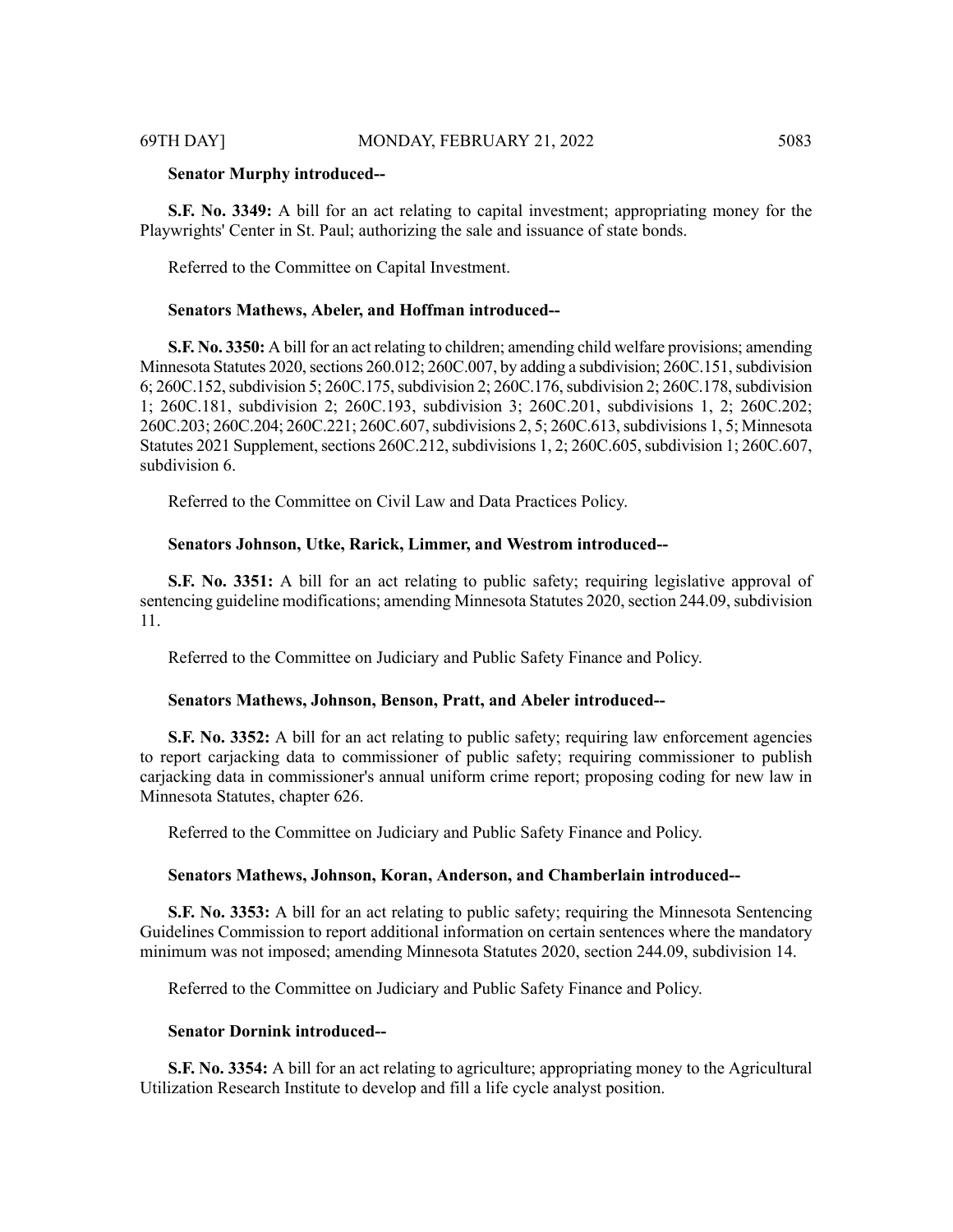5084 JOURNAL OF THE SENATE 69TH DAY

Referred to the Committee on Agriculture and Rural Development Finance and Policy.

# **Senators Abeler, Hoffman, and Nelson introduced--**

**S.F. No. 3355:** A bill for an act relating to health care; establishing an interstate compact for professional counselors; proposing coding for new law in Minnesota Statutes, chapter 148B.

Referred to the Committee on Health and Human Services Finance and Policy.

#### **Senators Koran, Johnson, Mathews, Utke, and Osmek introduced--**

**S.F. No. 3356:** A bill for an act relating to public safety; requiring the Minnesota Sentencing Guidelines Commission to maintain a publicly searchable database; amending Minnesota Statutes 2020, section 244.09, by adding a subdivision.

Referred to the Committee on Judiciary and Public Safety Finance and Policy.

#### **Senators Osmek, Chamberlain, Abeler, Senjem, and Bakk introduced--**

**S.F. No. 3357:** A bill for an act relating to public safety; establishing a grant program to provide body cameras to law enforcement agencies.

Referred to the Committee on Judiciary and Public Safety Finance and Policy.

#### **Senator Draheim introduced--**

**S.F. No. 3358:** A bill for an act relating to capital investment; appropriating money for public infrastructure renovation in downtown Belle Plaine; authorizing the sale and issuance of state bonds.

Referred to the Committee on Capital Investment.

#### **Senator Hawj introduced--**

**S.F. No. 3359:** A bill for an act relating to environment; establishing a Pig's Eye Landfill Task Force; requiring a report; appropriating money.

Referred to the Committee on Environment and Natural Resources Policy and Legacy Finance.

#### **Senator Hawj introduced--**

**S.F. No. 3360:** A bill for an act relating to capital investment; appropriating money for the Conway Community Recreation Center in St. Paul.

Referred to the Committee on Jobs and Economic Growth Finance and Policy.

# **Senators Draheim and Wiklund introduced--**

**S.F. No. 3361:** A bill for an act relating to health professions; requiring licensure of naturopathic doctors; modifying scope of practice; amending Minnesota Statutes 2020, sections 146A.01,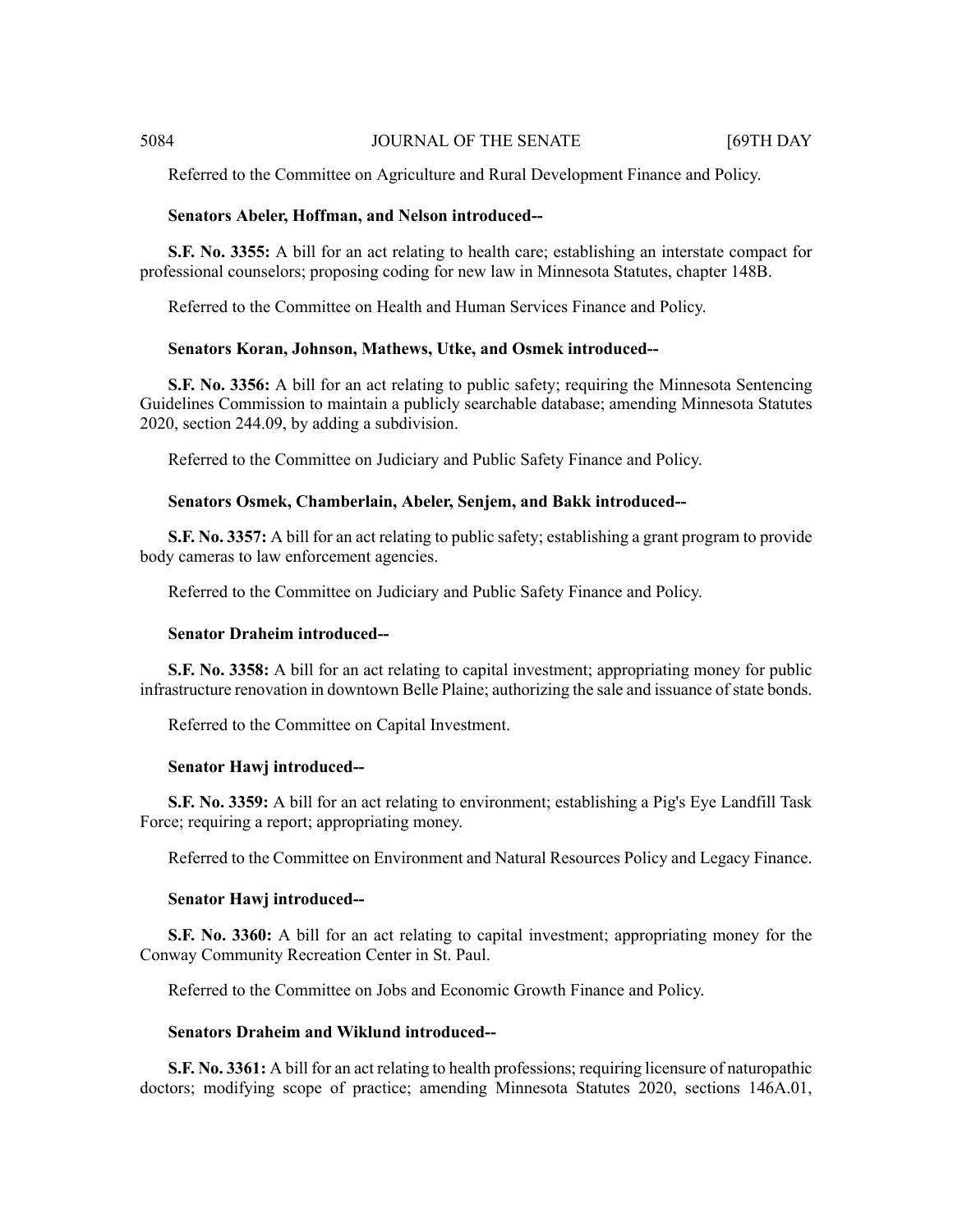subdivision 4; 147.012; 147E.01, subdivisions 2, 7, 10; 147E.05; 147E.06; 147E.10; 147E.15; 147E.20; 147E.25, subdivisions 1, 2, 4, 5, 7, 8; 147E.30; 147E.35; 147E.40, subdivisions 1, 2, 3; 319B.02, subdivision 19; 319B.40.

Referred to the Committee on Health and Human Services Finance and Policy.

# **Senator Nelson introduced--**

**S.F. No. 3362:** A bill for an act relating to human services; modifying intensive treatment in foster care; providing various directions to the commissioner of human services; requiring a report; appropriating money; amending Minnesota Statutes 2020, section 256B.0946, as amended.

Referred to the Committee on Human Services Reform Finance and Policy.

# **Senator Nelson introduced--**

**S.F. No. 3363:** A bill for an act relating to cosmetology; creating hair technician licenses; appropriating money; amending Minnesota Statutes 2020, sections 155A.23, subdivisions 8, 18, by adding a subdivision; 155A.25, subdivision 1a; 155A.27, subdivisions 1, 5a, 10; 155A.271, subdivision 1; 155A.29, subdivision 1; 155A.30, subdivision 2.

Referred to the Committee on State Government Finance and Policy and Elections.

# **Senator Nelson introduced--**

**S.F. No. 3364:** A bill for an act relating to health occupations; creating an audiology and speech-language pathology interstate compact; authorizing the commissioner of health to release certain data; amending Minnesota Statutes 2020, section 144.051, subdivision 6; proposing coding for new law in Minnesota Statutes, chapter 148.

Referred to the Committee on Health and Human Services Finance and Policy.

# **Senators Eichorn and Utke introduced--**

**S.F. No. 3365:** A bill for an act relating to legacy; appropriating money for Northern Township water and sewer.

Referred to the Committee on Environment and Natural Resources Policy and Legacy Finance.

# **Senators Eichorn and Utke introduced--**

**S.F. No. 3366:** A bill for an act relating to capital investment; appropriating money for sewer and water infrastructure improvements in Beltrami County; authorizing the sale and issuance of state bonds.

Referred to the Committee on Capital Investment.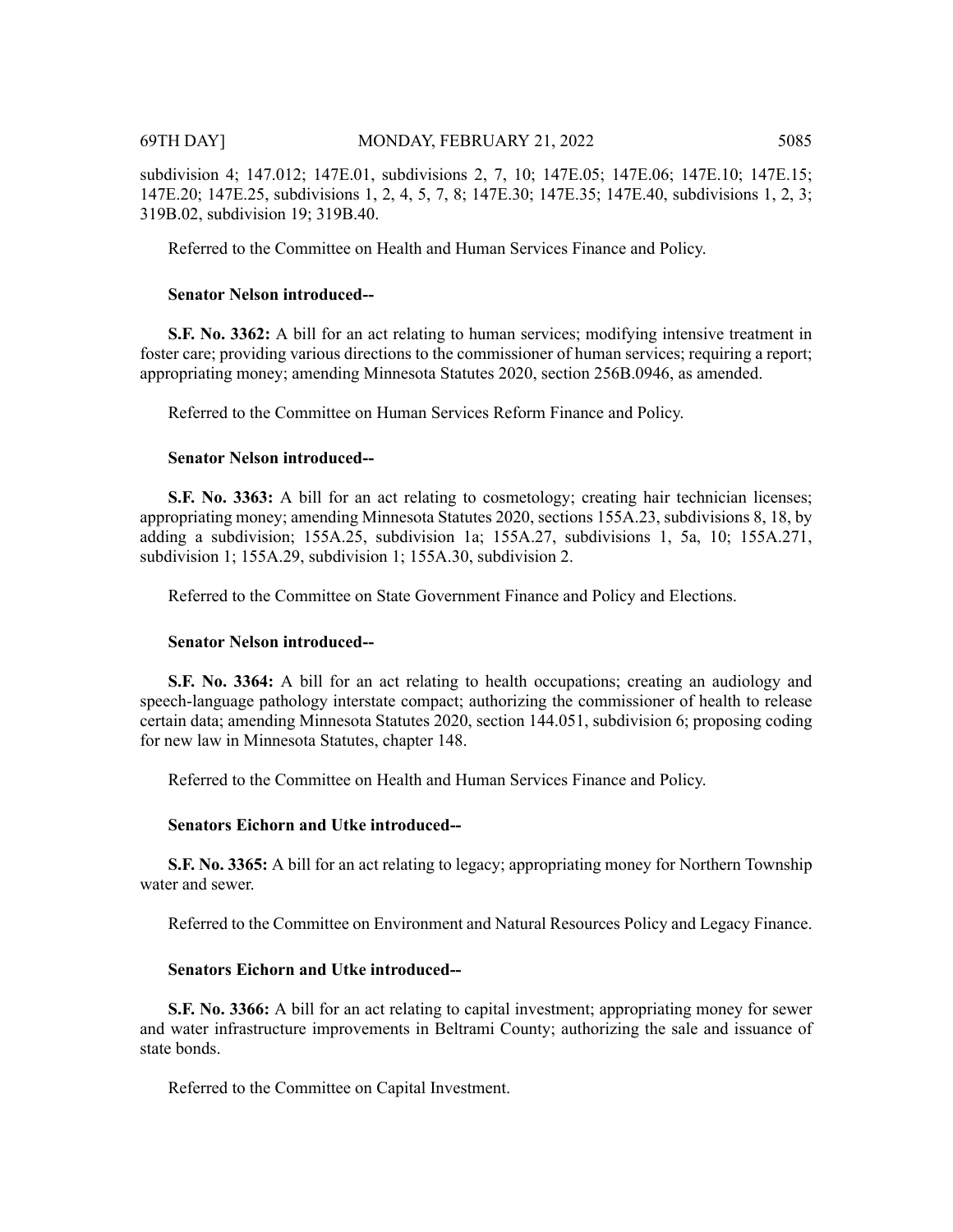# **Senator Murphy introduced--**

**S.F. No. 3367:** A bill for an act relating to health; limiting cost-sharing for prescription drugs and related medical supplies prescribed to treat a chronic disease; amending Minnesota Statutes 2020, section 256L.03, subdivision 5; Minnesota Statutes 2021 Supplement, section 256B.0631, subdivision 1; proposing coding for new law in Minnesota Statutes, chapter 62Q.

Referred to the Committee on Commerce and Consumer Protection Finance and Policy.

#### **Senators Ingebrigtsen and Johnson introduced--**

**S.F. No. 3368:** A bill for an act relating to public safety; establishing supplemental funding for youth intervention program grant recipients; appropriating money.

Referred to the Committee on Judiciary and Public Safety Finance and Policy.

#### **Senators Kunesh, Wiger, and Isaacson introduced--**

**S.F. No. 3369:** A bill for an act relating to education; requiring indexing of English learner programs revenue to basic education revenue; authorizing rulemaking; appropriating money; amending Minnesota Statutes 2020, sections 122A.09, subdivision 9; 124D.65, subdivision 5, by adding a subdivision.

Referred to the Committee on Education Finance and Policy.

# **Senator Kunesh introduced--**

**S.F. No. 3370:** A bill for an act relating to public safety; creating an office for missing and murdered Black women and girls; requiring a report; appropriating money; proposing coding for new law in Minnesota Statutes, chapter 299A.

Referred to the Committee on Judiciary and Public Safety Finance and Policy.

#### **Senator Howe introduced--**

**S.F. No. 3371:** A bill for an act relating to liquor; allowing municipalities to issue one seven-day temporary license for a county fair; amending Minnesota Statutes 2020, section 340A.410, subdivision 10.

Referred to the Committee on Commerce and Consumer Protection Finance and Policy.

# **Senators Tomassoni, Bakk, and Hoffman introduced--**

**S.F. No. 3372:** A bill for an act relating to higher education; appropriating money for amyotrophic lateral sclerosis research.

Referred to the Committee on Higher Education Finance and Policy.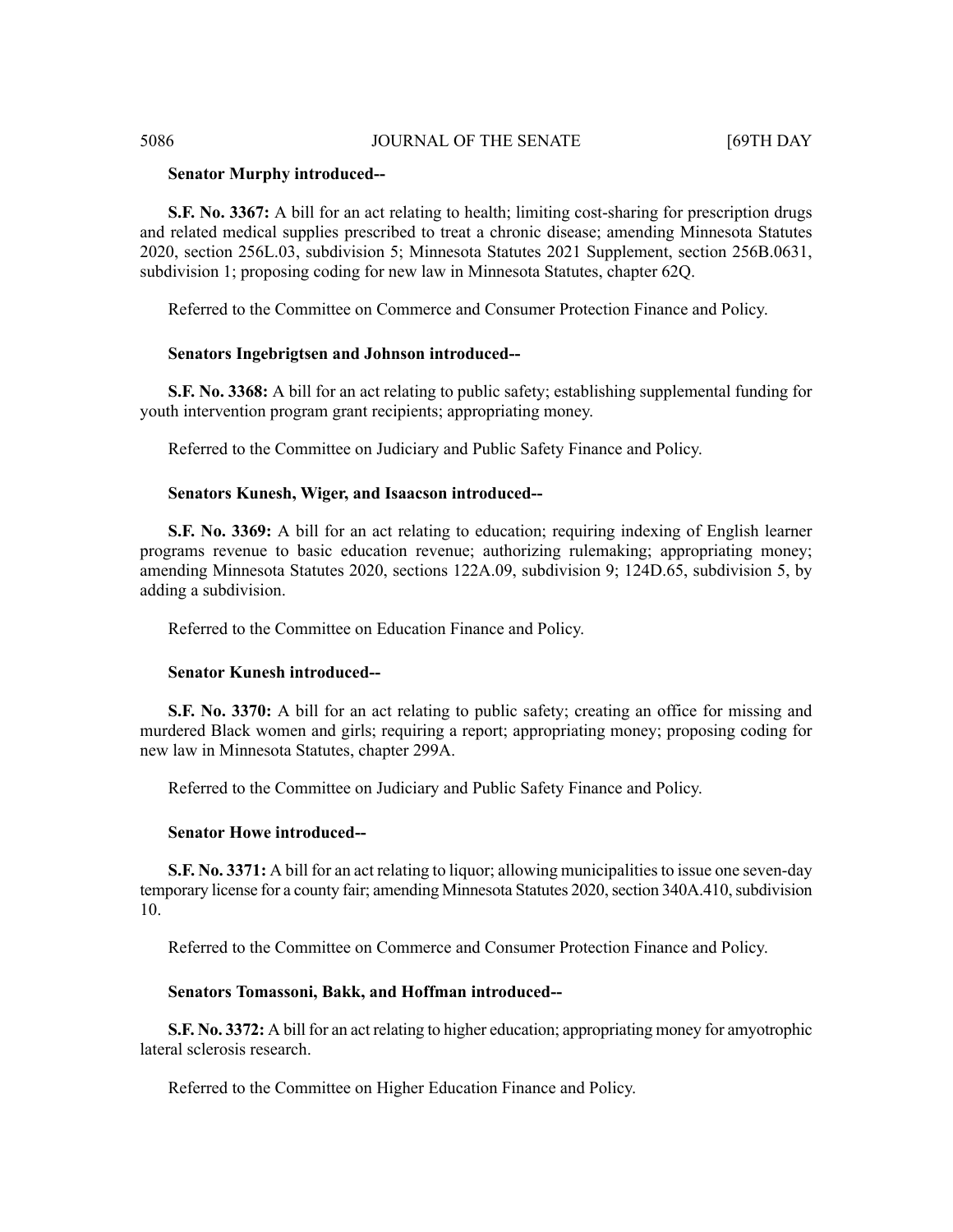# **Senators Duckworth and Chamberlain introduced--**

**S.F. No. 3373:** A bill for an act relating to education; modifying advanced placement and international baccalaureate program provisions to include Cambridge Assessment International Education; amending Minnesota Statutes 2020, section 120B.13; Minnesota Statutes 2021 Supplement, section 120B.132.

Referred to the Committee on Education Finance and Policy.

### **Senator Champion introduced--**

**S.F. No. 3374:** A bill for an act relating to economic development; creating the emerging developer fund program; requiring reports; appropriating money; proposing coding for new law in Minnesota Statutes, chapter 116J.

Referred to the Committee on Jobs and Economic Growth Finance and Policy.

### **Senator Rarick introduced--**

**S.F. No. 3375:** A bill for an act relating to taxation; sales and use; modifying the definition for the exemption of farm machinery to include fencing material; providing an exemption for certain construction materials for farm fencing material; amending Minnesota Statutes 2020, sections 297A.61, subdivision 12; 297A.71, by adding a subdivision.

Referred to the Committee on Taxes.

#### **Senator Rest introduced--**

**S.F. No. 3376:** A bill for an act relating to taxation; providing supplemental aid to counties in which the county program aid certified for 2023 is less than the amount certified for 2022; appropriating money.

Referred to the Committee on Taxes.

# **Senator Marty introduced--**

**S.F. No. 3377:** A bill for an act relating to public safety; providing for the reasonable regulation of firearms; providing for rulemaking; amending Minnesota Statutes 2020, sections 97B.015, subdivision 1; 97B.021, subdivisions 1, 1a; 609.666; 624.712, subdivisions 6, 7, by adding subdivisions; 624.714, subdivision 2a, by adding a subdivision; 624.7151; proposing coding for new law in Minnesota Statutes, chapters 299A; 624.

Referred to the Committee on Judiciary and Public Safety Finance and Policy.

# **Senator Marty introduced--**

**S.F. No. 3378:** A bill for an act relating to public safety; modifying the concealed carry of firearms; banning possession of large capacity ammunition magazines, ghost guns, and other weapons; prohibiting the open carry of firearms; amending Minnesota Statutes 2020, sections 609.66,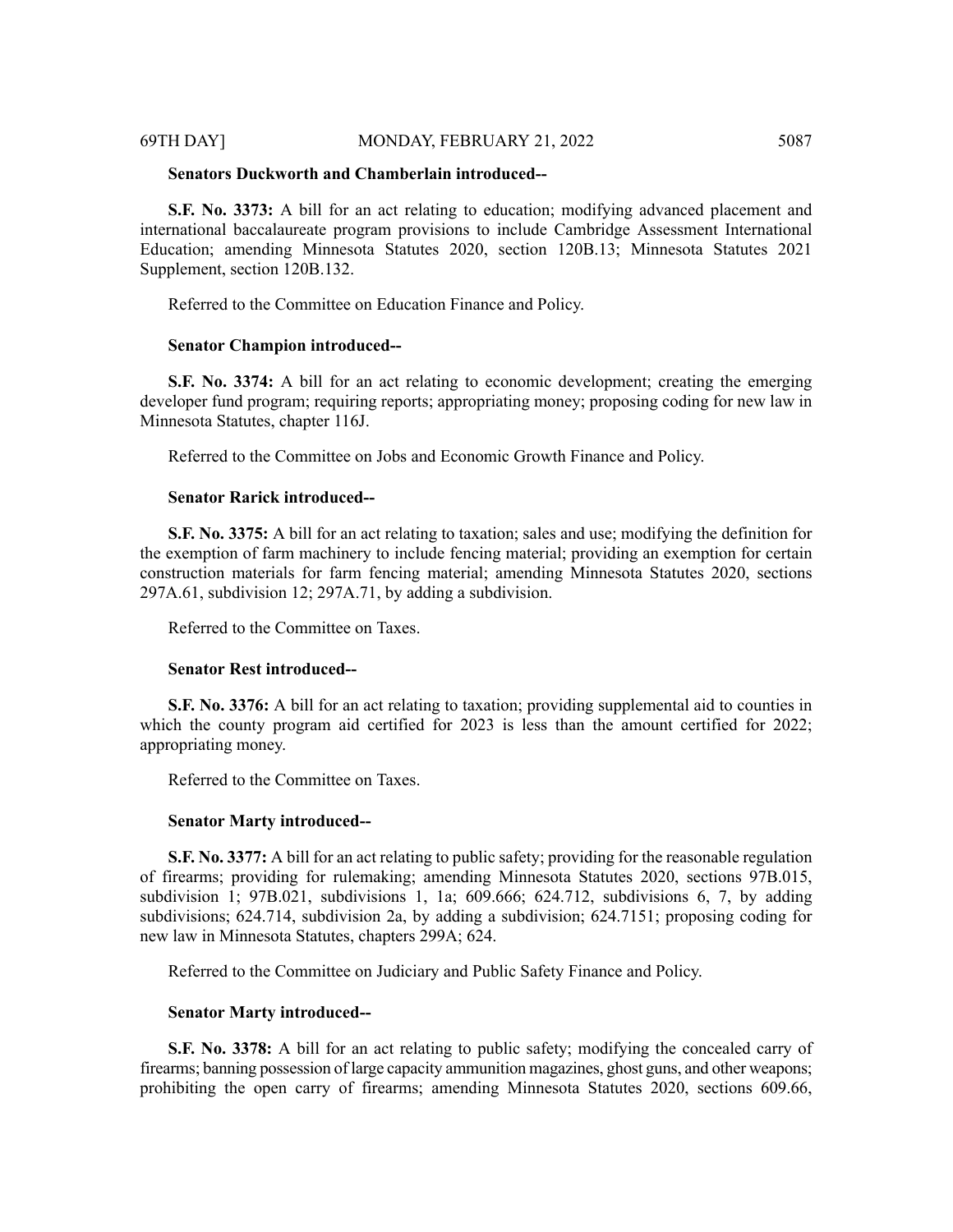# 5088 JOURNAL OF THE SENATE [69TH DAY

subdivision 1g; 609.666; 624.712, by adding subdivisions; 624.714, subdivisions 2, 2a, 3, 4, 6, 7, 7a, 8, 8a, 11a, 12, 12a, 14, 16, 17, 18, 21, by adding a subdivision; 624.7181,subdivision 1; proposing coding for new law in Minnesota Statutes, chapter 624.

Referred to the Committee on Judiciary and Public Safety Finance and Policy.

#### **Senator Wiklund introduced--**

**S.F. No. 3379:** A bill for an act relating to education; making permanent the temporary priorities for basic sliding fee child care; amending Minnesota Statutes 2021 Supplement, section 119B.03, subdivision 4a; repealing Minnesota Statutes 2020, section 119B.03, subdivision 4.

Referred to the Committee on Education Finance and Policy.

# **Senators Chamberlain, Eichorn, Duckworth, and Coleman introduced--**

**S.F. No. 3380:** A bill for an act relating to education; modifying the safe schools revenue program; appropriating money; amending Minnesota Statutes 2020, section 126C.44.

Referred to the Committee on Education Finance and Policy.

# **MOTIONS AND RESOLUTIONS**

Senator Koran moved that the name of Senator Klein be added as a co-author to S.F. No. 61. The motion prevailed.

Senator Kiffmeyer moved that the name of Senator Rest be added as a co-author to S.F. No. 439. The motion prevailed.

Senator Cwodzinski moved that his name be stricken as chief author, shown as a co-author, and the name of Senator Howe be added as chief author to S.F. No. 1003. The motion prevailed.

Senator Rarick moved that the name of Senator Abeler be added as a co-author to S.F. No. 1307. The motion prevailed.

Senator Dibble moved that the name of Senator Eaton be added as a co-author to S.F. No. 1506. The motion prevailed.

Senator Coleman moved that the name of Senator Newman be added as a co-author to S.F. No. 1706. The motion prevailed.

Senator Coleman moved that the name of Senator Newman be added as a co-author to S.F. No. 1707. The motion prevailed.

Senator Nelson moved that the name of Senator Eken be added as a co-author to S.F. No. 2302. The motion prevailed.

Senator Limmer moved that the names of Senators Mathews, Senjem, Chamberlain, and Bigham be added as co-authors to S.F. No. 2429. The motion prevailed.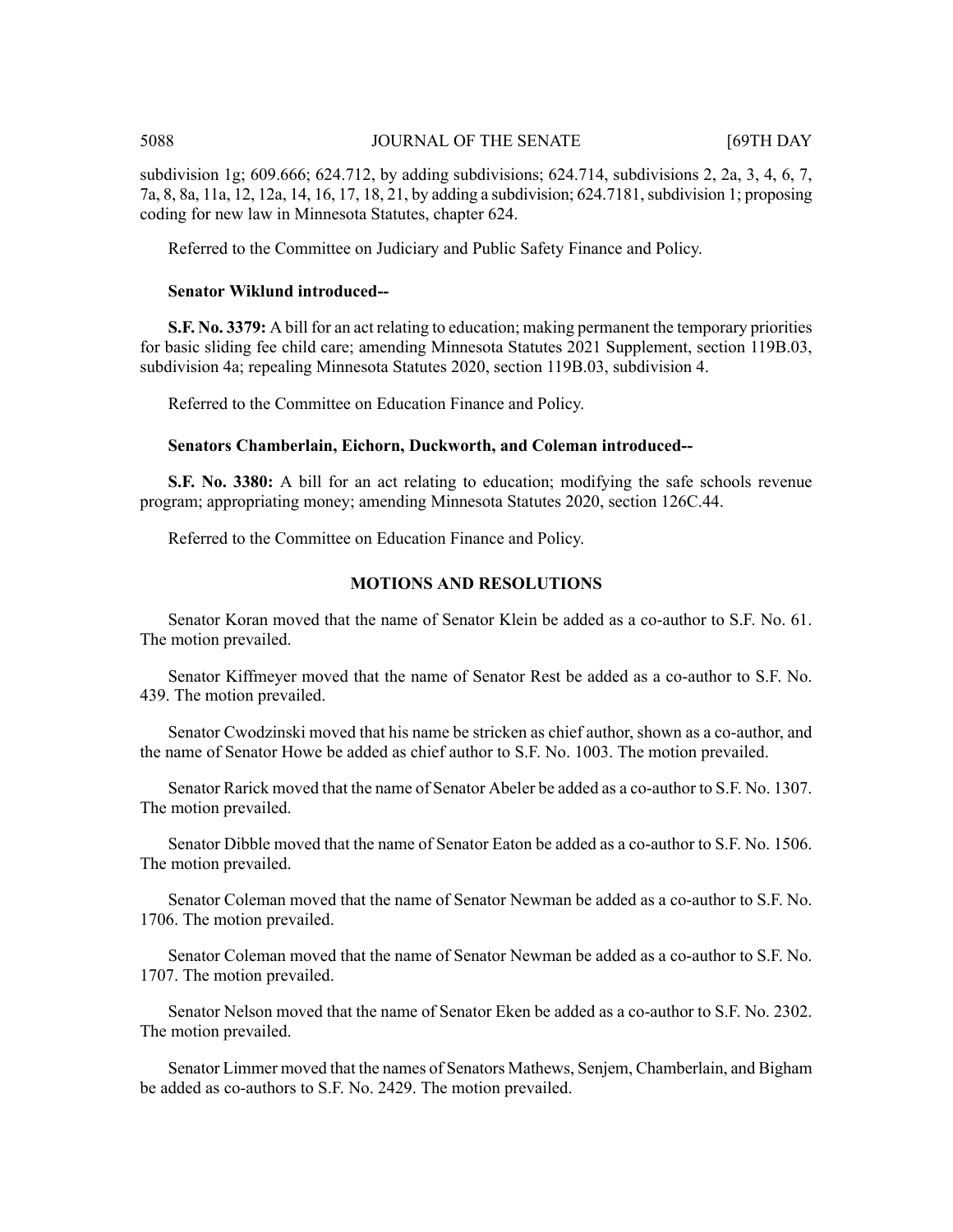Senator Howe moved that the names of Senators Anderson, Eichorn, and Dornink be added as co-authors to S.F. No. 2635. The motion prevailed.

Senator Hoffman moved that his name be stricken as chief author, shown as a co-author, and the name of Senator Abeler be shown as chief author to S.F. No. 2775. The motion prevailed.

Senator Hoffman moved that his name be stricken as chief author, shown as a co-author, and the name of Senator Abeler be shown as chief author to S.F. No. 2777. The motion prevailed.

Senator Limmer moved that the names of Senators Osmek and Coleman be added as co-authors to S.F. No. 2852. The motion prevailed.

Senator Rarick moved that the name of Senator Frentz be added as a co-author to S.F. No. 2856. The motion prevailed.

Senator Newton moved that the name of Senator Frentz be added as a co-author to S.F. No. 2878. The motion prevailed.

Senator Housley moved that the name of Senator Wiger be added as a co-author to S.F. No. 2971. The motion prevailed.

Senator Housley moved that the name of Senator Hoffman be added as a co-author to S.F. No. 2990. The motion prevailed.

Senator Senjem moved that the name of Senator Nelson be added as a co-author to S.F. No. 3024. The motion prevailed.

Senator Kiffmeyer moved that her name be stricken as chief author and the name of Senator Limmer be added as chief author to S.F. No. 3041. The motion prevailed.

Senator Housley moved that the name of Senator Wiger be added as a co-author to S.F. No. 3055. The motion prevailed.

Senator Mathews moved that the name of Senator Newman be added as a co-author to S.F. No. 3066. The motion prevailed.

Senator Housley moved that the name of Senator Hawj be added as a co-author to S.F. No. 3097. The motion prevailed.

Senator Pappas moved that the name of Senator Dziedzic be added as a co-author to S.F. No. 3112. The motion prevailed.

Senator Dziedzic moved that the name of Senator Kunesh be added as a co-author to S.F. No. 3147. The motion prevailed.

Senator Dibble moved that the name of Senator Dziedzic be added as a co-author to S.F. No. 3155. The motion prevailed.

Senator Bigham moved that the name of Senator Wiger be added as a co-author to S.F. No. 3173. The motion prevailed.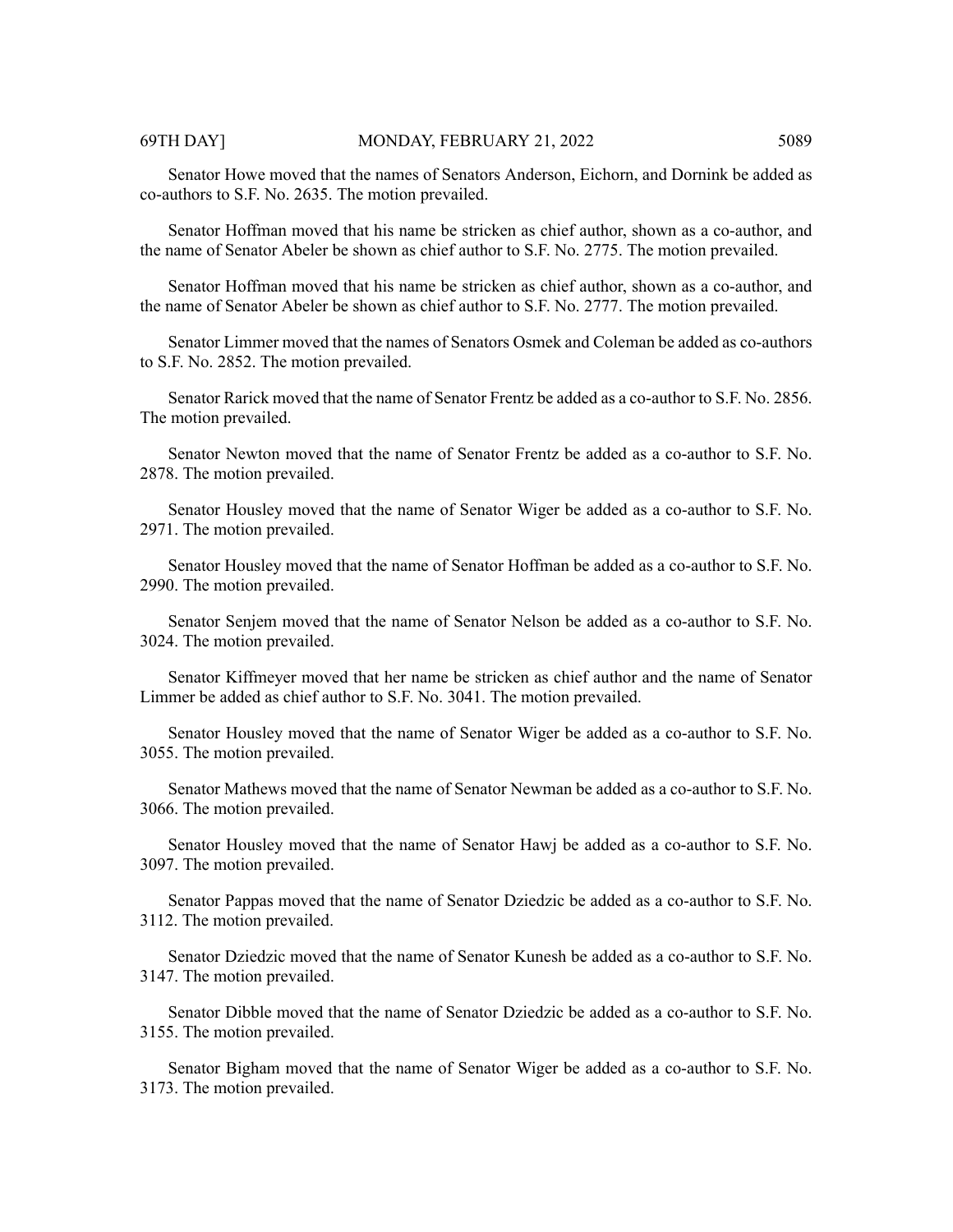### 5090 JOURNAL OF THE SENATE [69TH DAY

Senator Utke moved that his name be stricken as chief author, shown as a co-author, and the name of Senator Housley be shown as chief author to S.F. No. 3195. The motion prevailed.

Senator Bakk moved that the name of Senator Rest be added as a co-author to S.F. No. 3200. The motion prevailed.

Senator Champion moved that the name of Senator Dziedzic be added as a co-author to S.F. No. 3211. The motion prevailed.

Senator Senjem moved that the name of Senator Nelson be added as a co-author to S.F. No. 3215. The motion prevailed.

Senator Senjem moved that the name of Senator Nelson be added as a co-author to S.F. No. 3216. The motion prevailed.

Senator Coleman moved that the name of Senator Duckworth be added as a co-author to S.F. No. 3245. The motion prevailed.

Senator Rosen moved that the names of Senators Pappas and Klein be added as co-authors to S.F. No. 3248. The motion prevailed.

Senator Koran moved that the name of Senator Klein be added as a co-author to S.F. No. 3265. The motion prevailed.

#### **CONFIRMATION**

Senator Kiffmeyer moved that the report from the Committee on State Government Finance and Policy and Elections, reported February 10, 2022, pertaining to appointments, be taken from the table. The motion prevailed.

Senator Kiffmeyer moved that the foregoing report be now adopted. The motion prevailed.

Senator Kiffmeyer moved that in accordance with the report from the Committee on State Government Finance and Policy and Elections, reported February 10, 2022, the Senate, having given its advice, do now consent to and confirm the appointment of:

# CAMPAIGN FINANCE AND PUBLIC DISCLOSURE BOARD

George Soule, 4241 E. Lake Harriet Pkwy., Minneapolis, Hennepin County, effective March 30, 2021, for a term expiring January 6, 2025.

The motion prevailed. So the appointment was confirmed.

Pursuant to Rule 26, Senator Miller, Chair of the Committee on Rules and Administration, designated S.F. No. 2876 a Special Order to be heard immediately.

#### **SPECIAL ORDER**

**S.F. No. 2876:** A bill for an act relating to health and human services; granting the commissioner of human services temporary authority to reinstate waivers and modifications to certain human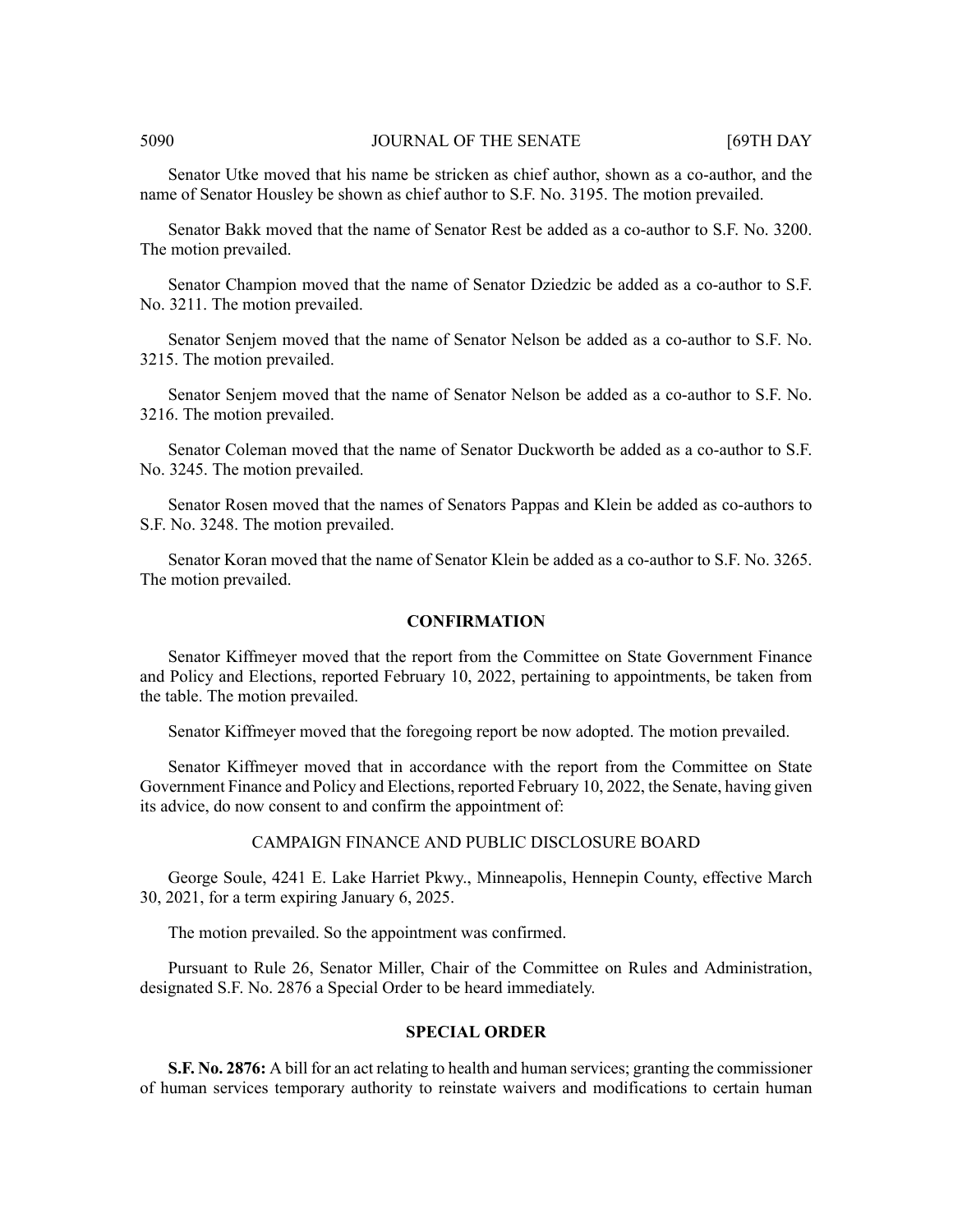services programs; granting the commissioner of health temporary emergency authority to grant certain COVID waivers; temporarily modifying the authority of the Emergency Medical Services Regulatory Board; modifying the membership and duties of the task force on eliminating subminimum wages; exempting certain rate increases from a contingent appropriation requirement; establishing a temporary staffing pool; appropriating money; amending Laws 2021, First Special Session chapter 7, article 16, section 28; article 17, section 14.

Senator Klein moved to amend S.F. No. 2876 as follows:

Page 2, delete section 2

Renumber the sections in sequence and correct the internal references

Amend the title accordingly

The question was taken on the adoption of the amendment.

The roll was called, and there were yeas 28 and nays 39, as follows:

Those who voted in the affirmative were:

| Bigham     | Dziedzic | Johnson Stewart | Marty  | Rest       |
|------------|----------|-----------------|--------|------------|
| Carlson    | Eaton    | Kent            | McEwen | Torres Ray |
| Champion   | Fateh    | Klein           | Murphy | Wiger      |
| Clausen    | Frentz   | Kunesh          | Pappas | Wiklund    |
| Cwodzinski | Hawi     | Latz            | Port   |            |
| Dibble     | Isaacson | López Franzen   | Putnam |            |

Pursuant to Rule 40, Senator Kunesh cast the affirmative vote on behalf of the following Senators: Carlson, Champion, Clausen, Dibble, Eaton, Fateh, Kent, McEwen, Rest, and Torres Ray.

Those who voted in the negative were:

| Abeler      | Draheim   | Howe         | Mathews | Rosen     |
|-------------|-----------|--------------|---------|-----------|
| Anderson    | Duckworth | Ingebrigtsen | Miller  | Ruud      |
| Bakk        | Eichorn   | Jasinski     | Nelson  | Senjem    |
| Benson      | Eken      | Johnson      | Newman  | Tomassoni |
| Chamberlain | Gazelka   | Kiffmeyer    | Newton  | Utke      |
| Coleman     | Goggin    | Koran        | Osmek   | Weber     |
| Dahms       | Hoffman   | Lang         | Pratt   | Westrom   |
| Dornink     | Housley   | Limmer       | Rarick  |           |

Pursuant to Rule 40, Senator Johnson cast the negative vote on behalf of the following Senators: Ingebrigtsen, Jasinski, and Tomassoni.

Pursuant to Rule 40, Senator Kunesh cast the negative vote on behalf of the following Senators: Eken and Newton.

The motion did not prevail. So the amendment was not adopted.

S.F. No. 2876 was read the third time and placed on its final passage.

The question was taken on the passage of the bill.

The roll was called, and there were yeas 46 and nays 21, as follows: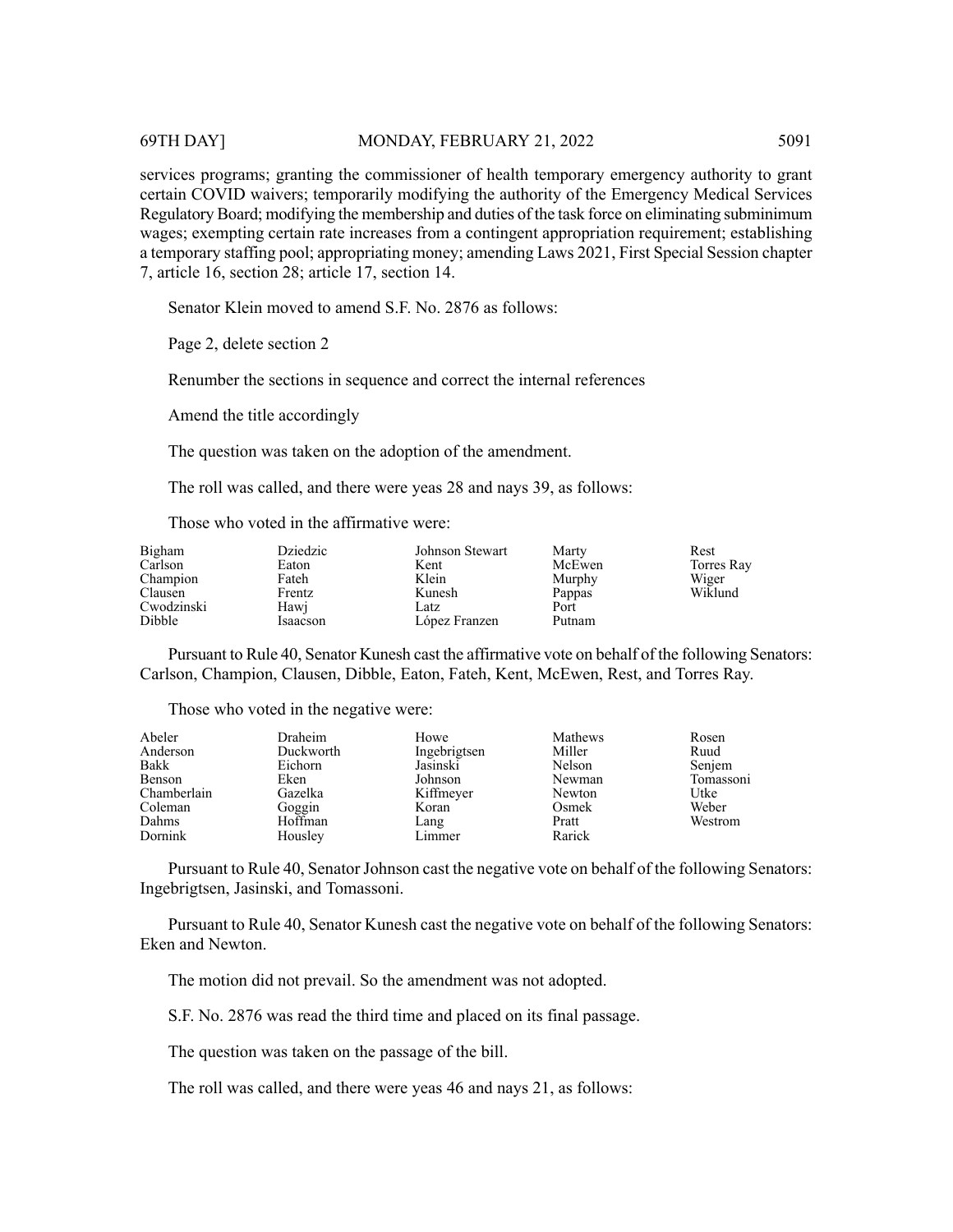| Abeler      | Duckworth    | Jasinski        | Nelson | Senjem    |
|-------------|--------------|-----------------|--------|-----------|
| Anderson    | Eichorn      | Johnson         | Newman | Tomassoni |
| Bakk        | Eken         | Johnson Stewart | Newton | Utke      |
| Benson      | Frentz       | Kiffmeyer       | Osmek  | Weber     |
| Bigham      | Gazelka      | Klein           | Pratt  | Westrom   |
| Chamberlain | Goggin       | Koran           | Putnam | Wiger     |
| Coleman     | Hoffman      | Lang            | Rarick |           |
| Dahms       | Housley      | Limmer          | Rest   |           |
| Dornink     | Howe         | Mathews         | Rosen  |           |
| Draheim     | Ingebrigtsen | Miller          | Ruud   |           |
|             |              |                 |        |           |

Those who voted in the affirmative were:

Pursuant to Rule 40, Senator Johnson cast the affirmative vote on behalf of the following Senators: Ingebrigtsen, Jasinski, and Tomassoni.

Pursuant to Rule 40, Senator Kunesh cast the affirmative vote on behalf of the following Senators: Eken, Newton, and Rest.

Those who voted in the negative were:

| Carlson    | Dziedzic | Kent          | McEwen     | Wiklund |
|------------|----------|---------------|------------|---------|
| Champion   | Eaton    | Kunesh        | Murphy     |         |
| Clausen    | Fateh    | .atz          | Pappas     |         |
| Cwodzinski | Hawi     | López Franzen | Port       |         |
| Dibble     | Isaacson | Marty         | Torres Ray |         |

Pursuant to Rule 40, Senator Kunesh cast the negative vote on behalf of the following Senators: Carlson, Champion, Clausen, Dibble, Eaton, Fateh, Kent, McEwen, and Torres Ray.

So the bill passed and its title was agreed to.

# **ADJOURNMENT**

Senator Miller moved that the Senate do now adjourn until 11:00 a.m., Thursday, February 24, 2022. The motion prevailed.

Cal R. Ludeman, Secretary of the Senate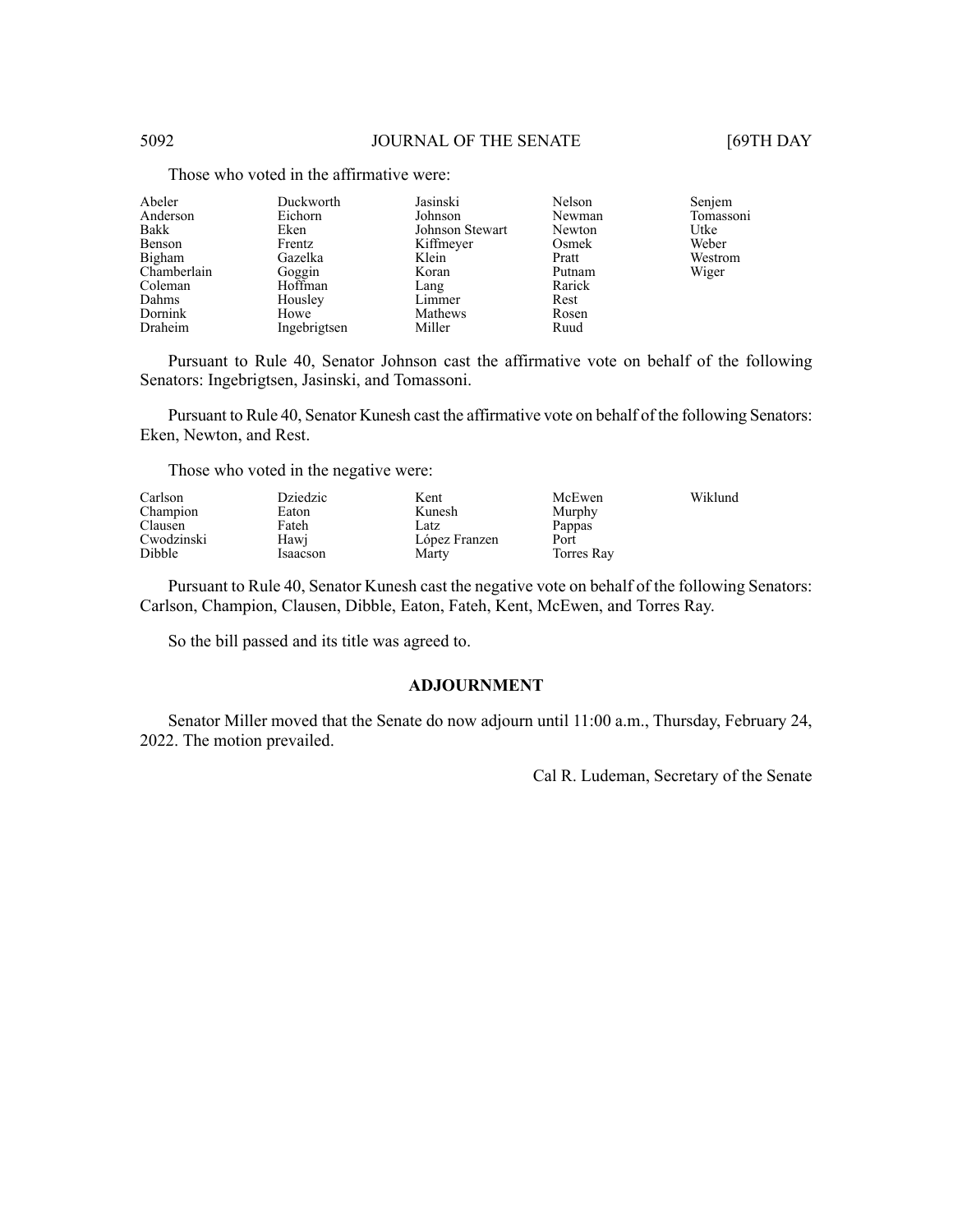# **INDEX TO DAILY JOURNAL**

# **Monday, February 21, 2022**

# **EXECUTIVE AND OFFICIAL COMMUNICATIONS**

Pages 5065 to 5066

# **REPORTS OF COMMITTEES**

| S.F. Nos. | Page        | H.F. Nos. | Page |
|-----------|-------------|-----------|------|
|           | $2861$ 5066 |           |      |
|           | $2872$ 5066 |           |      |
|           | $3003$ 5067 |           |      |
|           | $3023$ 5068 |           |      |

#### **SECOND READINGS**

| S.F. Nos. | Page  | H.F. Nos. | Page |
|-----------|-------|-----------|------|
| 3023      | 35069 |           |      |

# **INTRODUCTION AND FIRST READING OF SENATE BILLS**

S.F Nos. 3266 to 3380 . . . . . . . . . . . . . . . . . Pages 5069 to 5088

# **MOTIONS AND RESOLUTIONS**

. . . . . . . . . . . . 5089

| S.F. Nos. | Page                            | H.F. Nos. | Page |
|-----------|---------------------------------|-----------|------|
|           | $61$ 5088                       |           |      |
|           | $439 \ldots \ldots \ldots 5088$ |           |      |
|           | $1003$ 5088                     |           |      |
|           | $1307$ 5088                     |           |      |
|           | $1506$ 5088                     |           |      |
|           | $1706$ 5088                     |           |      |
|           | $1707$ 5088                     |           |      |
|           | $2302$ 5088                     |           |      |
|           | $2429$ 5088                     |           |      |
|           | $2635$ 5089                     |           |      |
|           | 27755089                        |           |      |
|           | 27775089                        |           |      |
|           | $2852$ 5089                     |           |      |
|           | $2856 \dots \dots \dots 5089$   |           |      |
|           | 28785089                        |           |      |